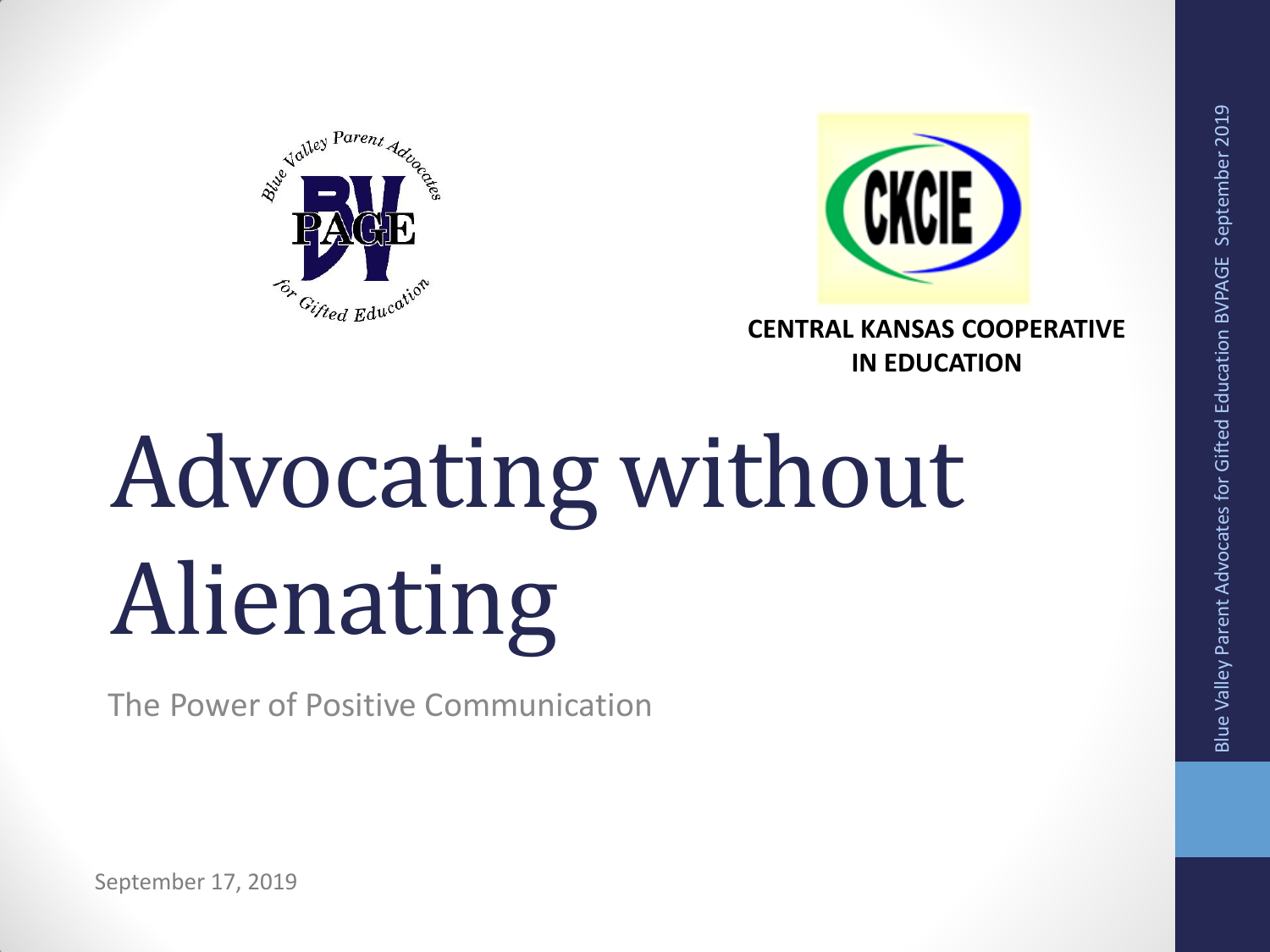## Tracy Elford

elford.famkc@gmail.com

- Blue Valley Parent Advocates for Gifted Education
- Kansas Association for the Gifted, Talented, and **Creative**
- Oxford Middle School
- Clark 21 & Audra 19 Carpool driver for 14 years

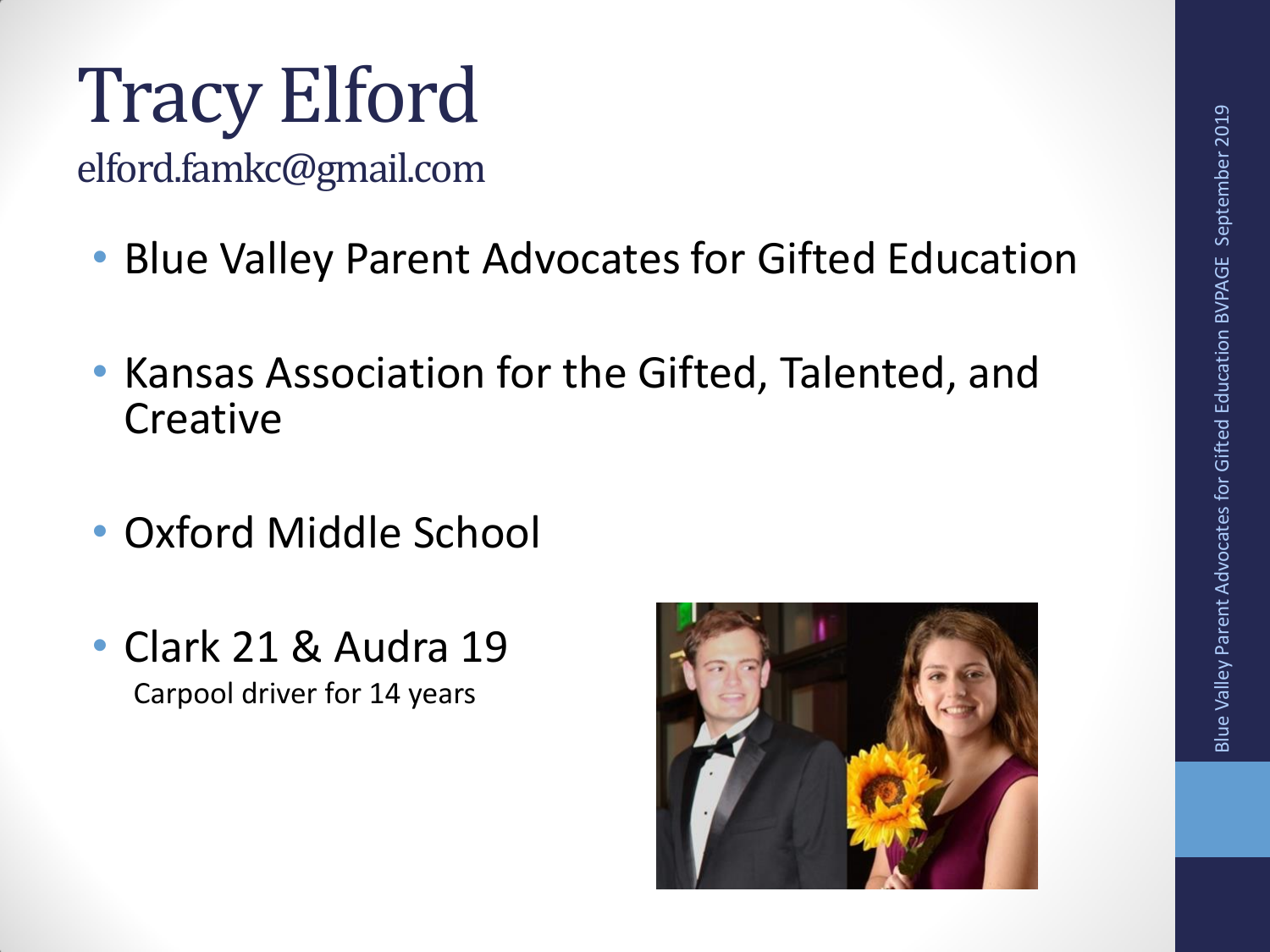### www.bvpage.org

#### **Blue Valley Parent Advocates** for Gifted Education



#### **Items of Note**

#### **Robotics Camps** Information

#### **Acceleration Survey Results**

- Chose TO Accelerate Responses by Question
- Chose TO Accelerate Responses by Individual
- Chose NOT TO Accelerate **Responses by Question**
- · Chose NOT TO Accelerate Responses by Individual
- · Presentation
- · Presentation Notes
- KGTC Presentation

#### **Advocating Without** Alienating (2016)

**The Power of Parents** and Local Support  $C$ *round* 

#### 2019 Robotics Camps Week 2 EV3

June 18, 2019



**Read More** 

#### 2019 Robotics Camps Week 2 WeDo

June 18, 2019

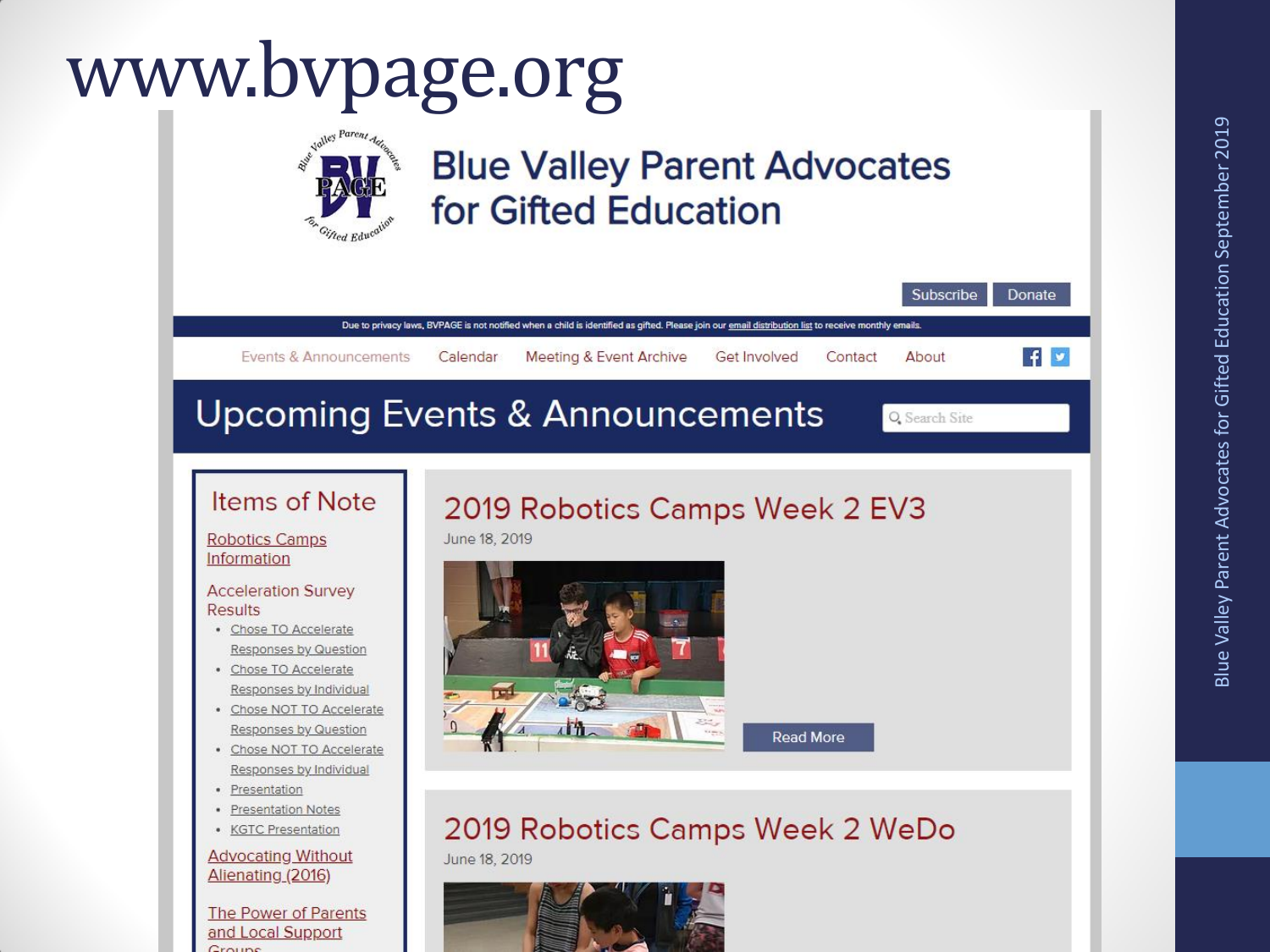### Advocate

- To support or speak in favor of something
- To act or intercede on behalf of another

(Webster's Dictionary)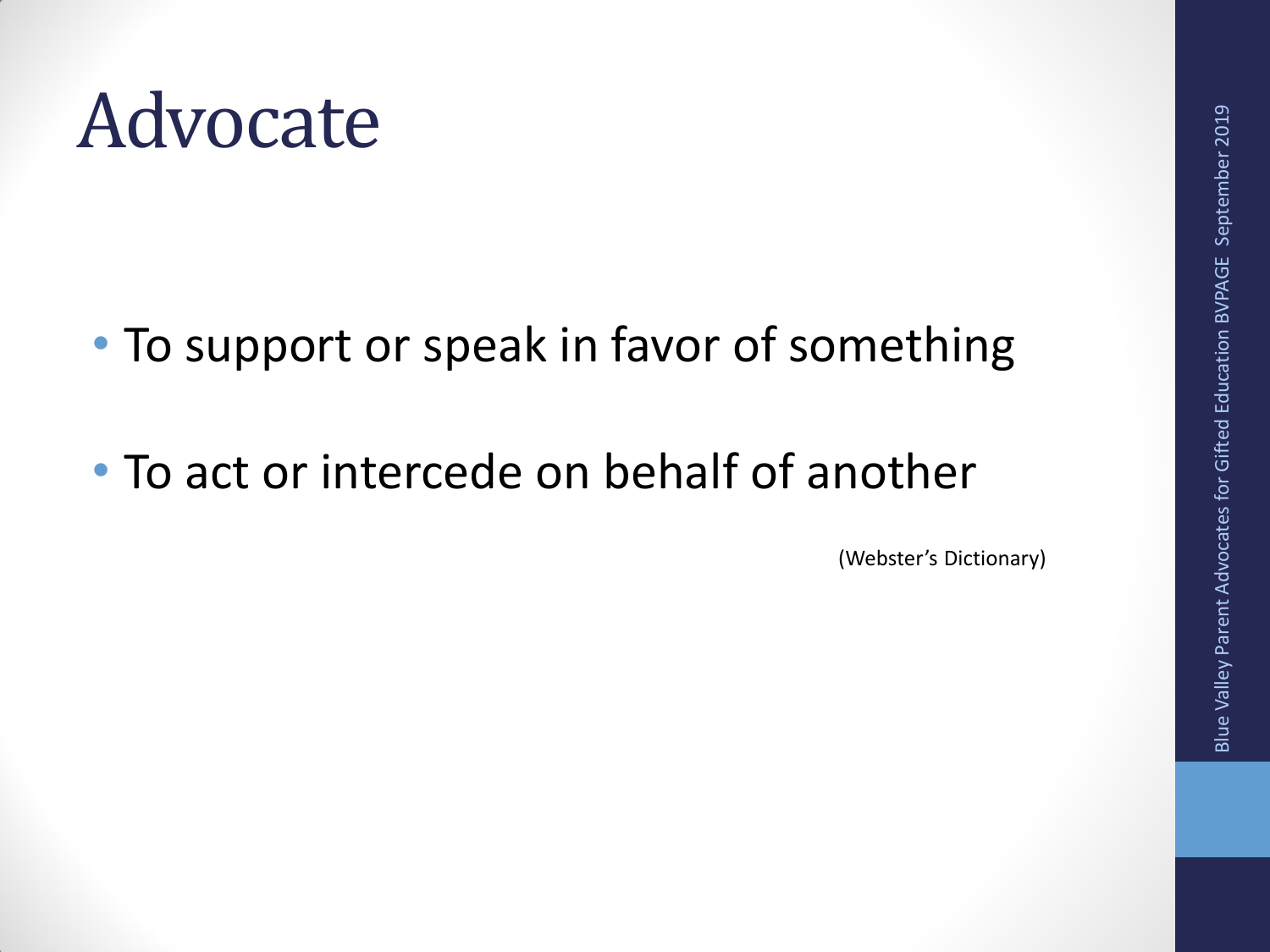## Purpose of the discussion

- Share best practices
- Learn effective techniques
- Avoid pitfalls
- Raise awareness of importance of positive advocacy
- Allow opportunity to share experiences
- Insights will be documented and posted on BVPAGE website: [www.bvpage.org](http://www.bvpage.org/)
- Show value in group advocacy

*"Instead of being a horrible experience, advocating can actually strengthen your bonds with your child's teachers and school. It also helps other parents, who might come along later, find an easier way."*

 *~ survey response*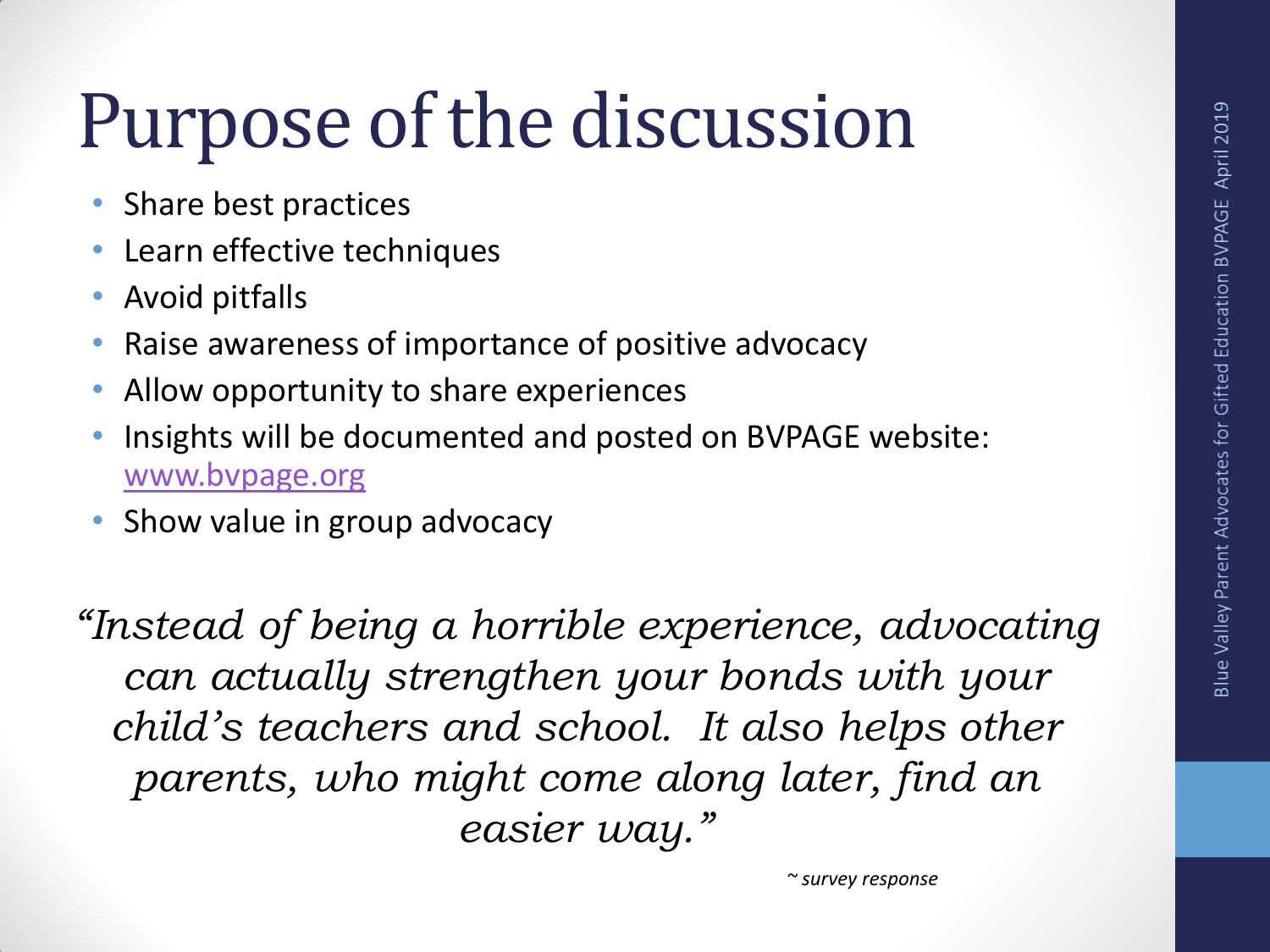## Survey Demographics

- 46 people took the online anonymous survey
- Responders represent: (could select more than one choice)
	- 52% parents
	- 40% teachers
	- 22% gifted teachers
	- 2% administrators
- Parents have children in these age groups: (could select more than one)
	- 2% Not in school yet
	- 2% Preschool
	- 37% Elementary School
	- 32% Middle School
	- 22% High School
	- 12% College
	- 29% Post college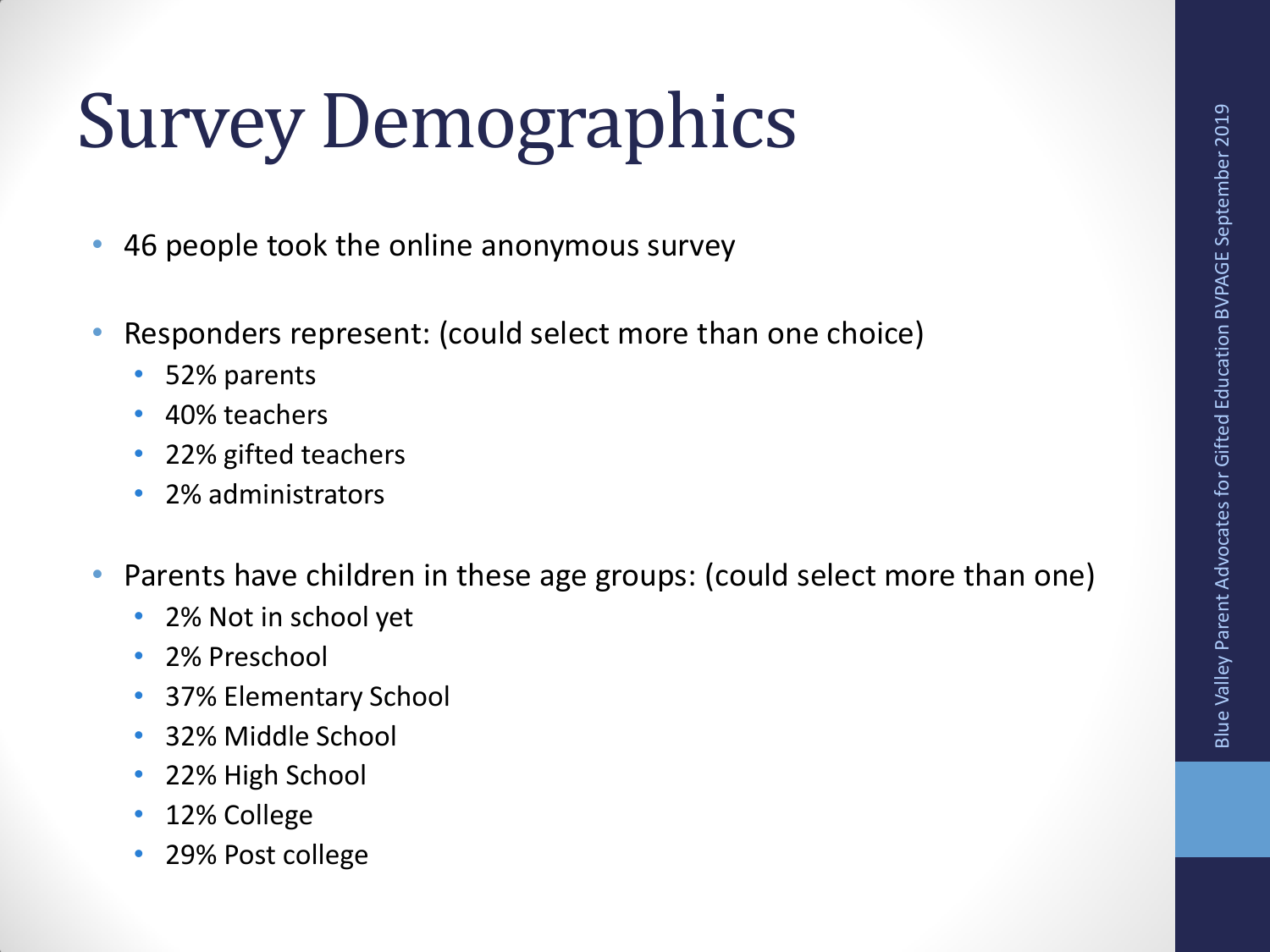"Success is knowing the difference between cornering people and getting them in your corner."

• Bill Copeland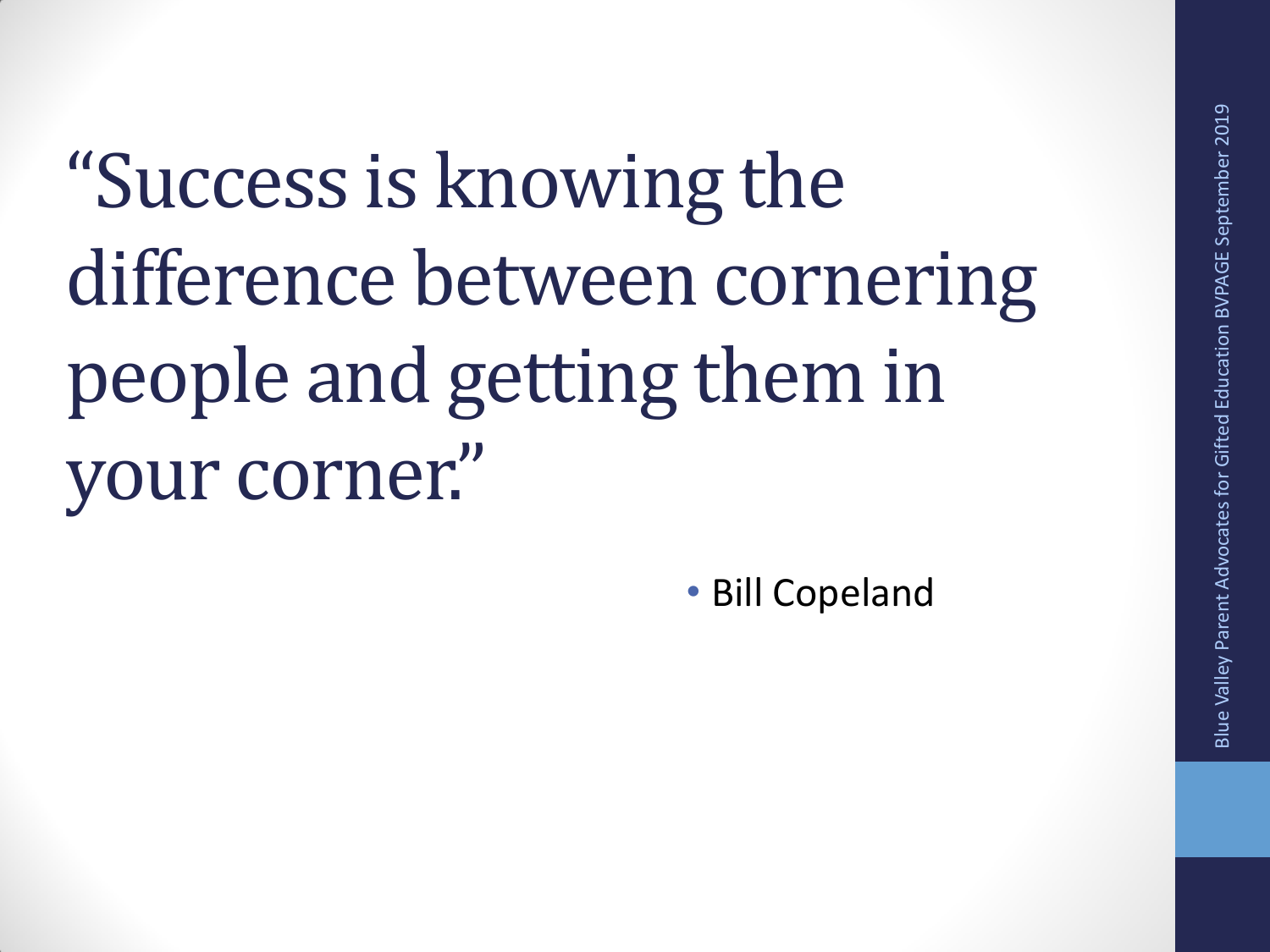### Getting started

### **How do you introduce the topic and start the conversation?**

**Start with the right person**

- Go through chain of command.
- Understand that Gifted teachers do not have authority over general education teachers -- they can offer support, resources, and ideas.
- Make an appointment.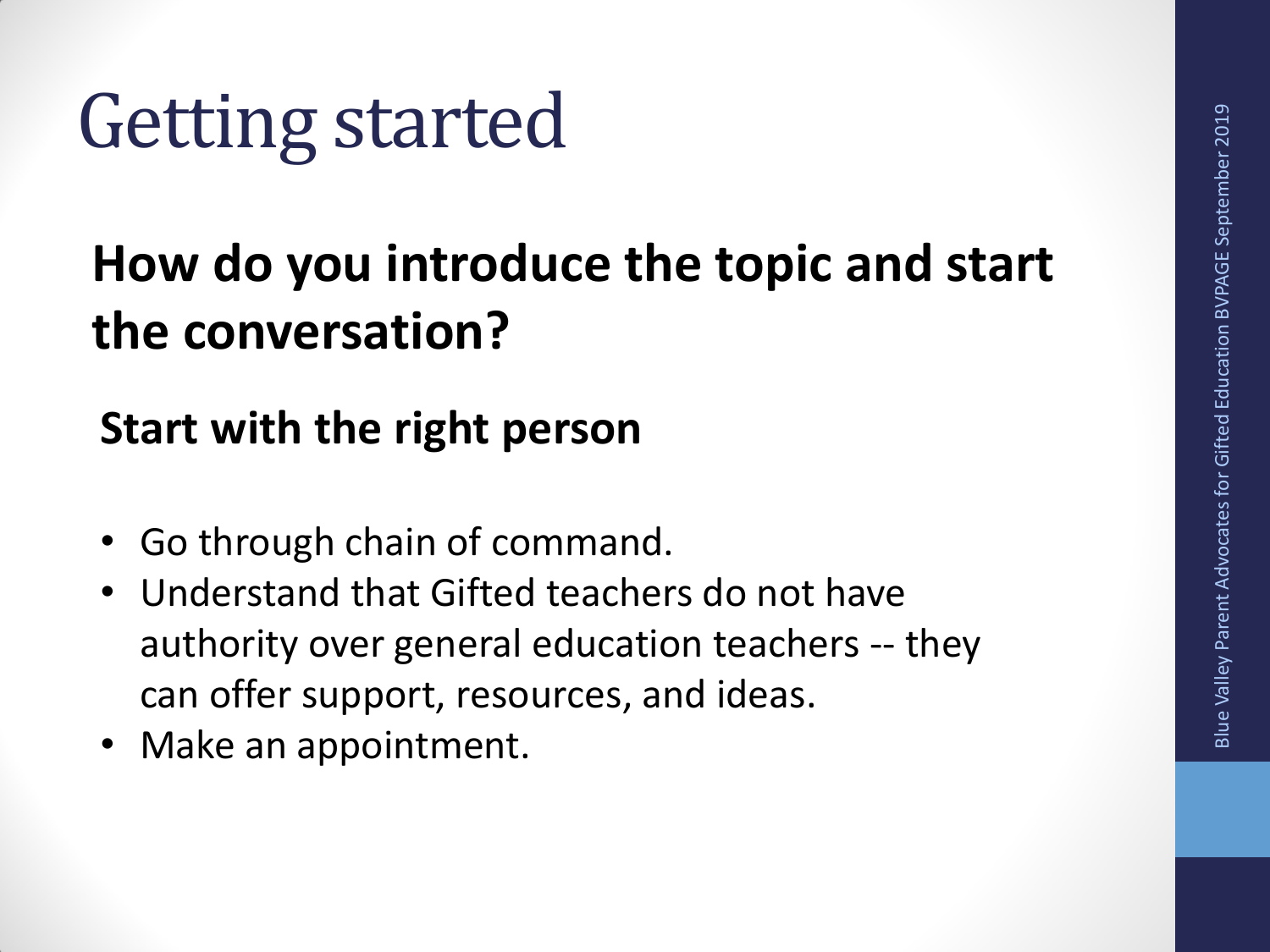#### **Seek to Understand:**

- Ask questions to seek understanding.
- Set aside the need to be right.
- Ask for clarification to provoke the thought process.
- Relay what you are hearing and seeing at home.

*"My child thinks that… I want to make sure I understand the whole picture. What are your observations?"*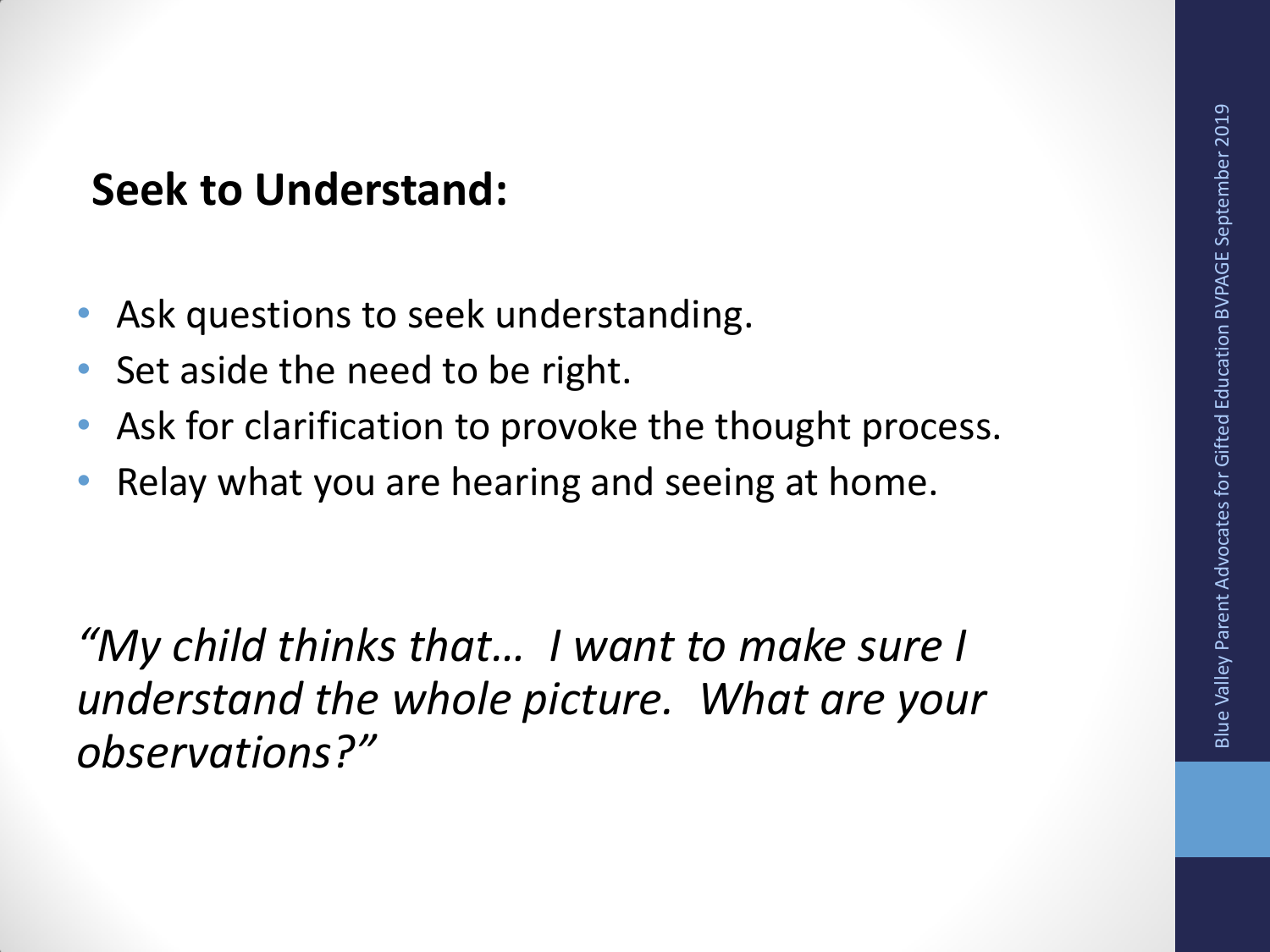#### **Start with positives**

- Build the sandwich positive, areas of concern, positive.
- Establish mutual respect.
- Be grateful for efforts and willingness to work together.
- Empathy for teacher constraints.
- List what is/has been effective. Share what is working.

*"I appreciate all that is currently being done for my student. Can we look at more ideas?"*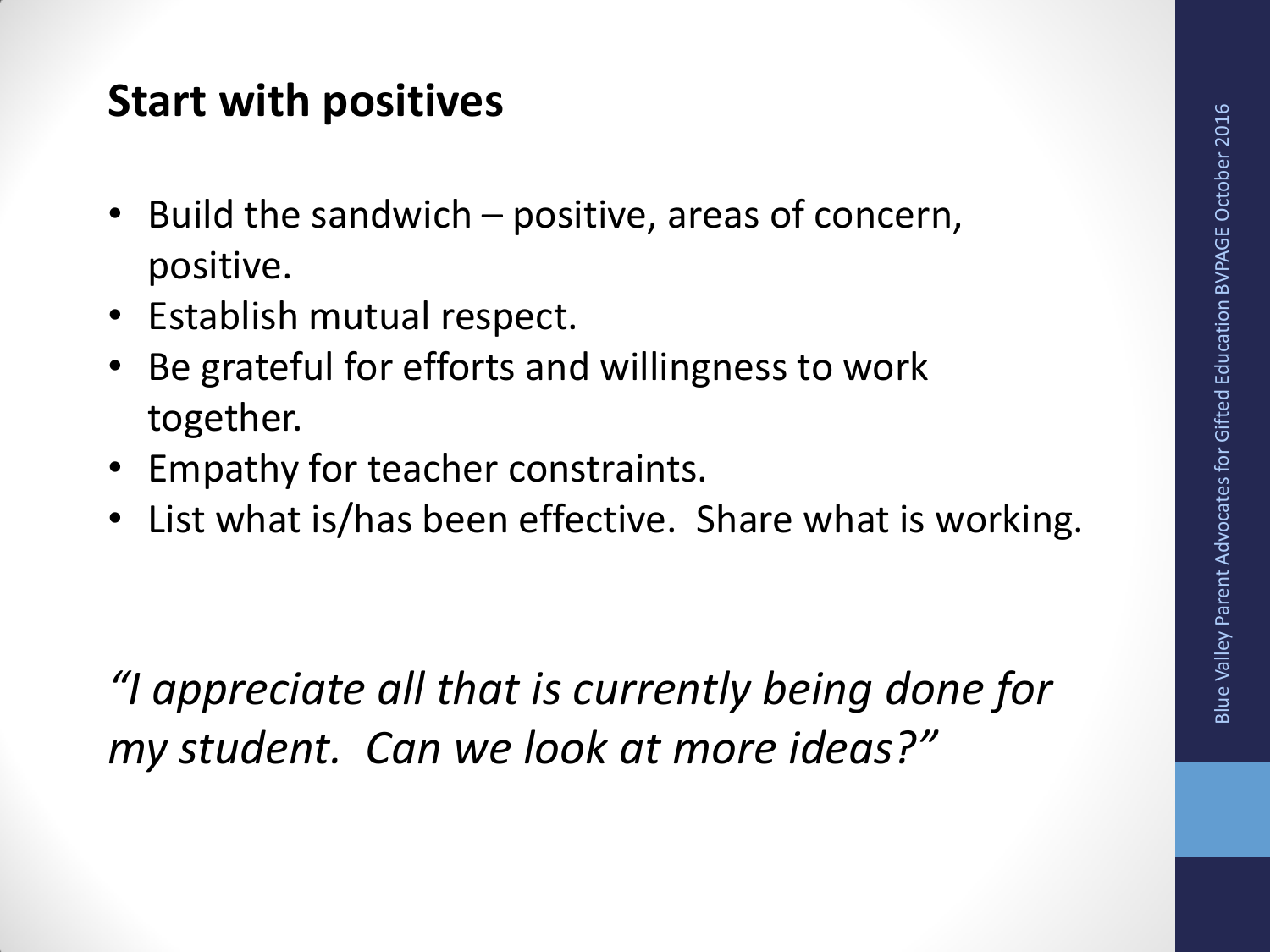#### **Helpful Phrases:**

- "How can I help or partner with you?"
- "We are open to suggestions about…"
- "What do you think?"
- "Help me understand…"
- "We need help."

*"I would like to explore ways we could increase challenge for my child. I know you are busy, but I have some ideas I would like to share and would love to hear your ideas too. When would be a good time to get together?"*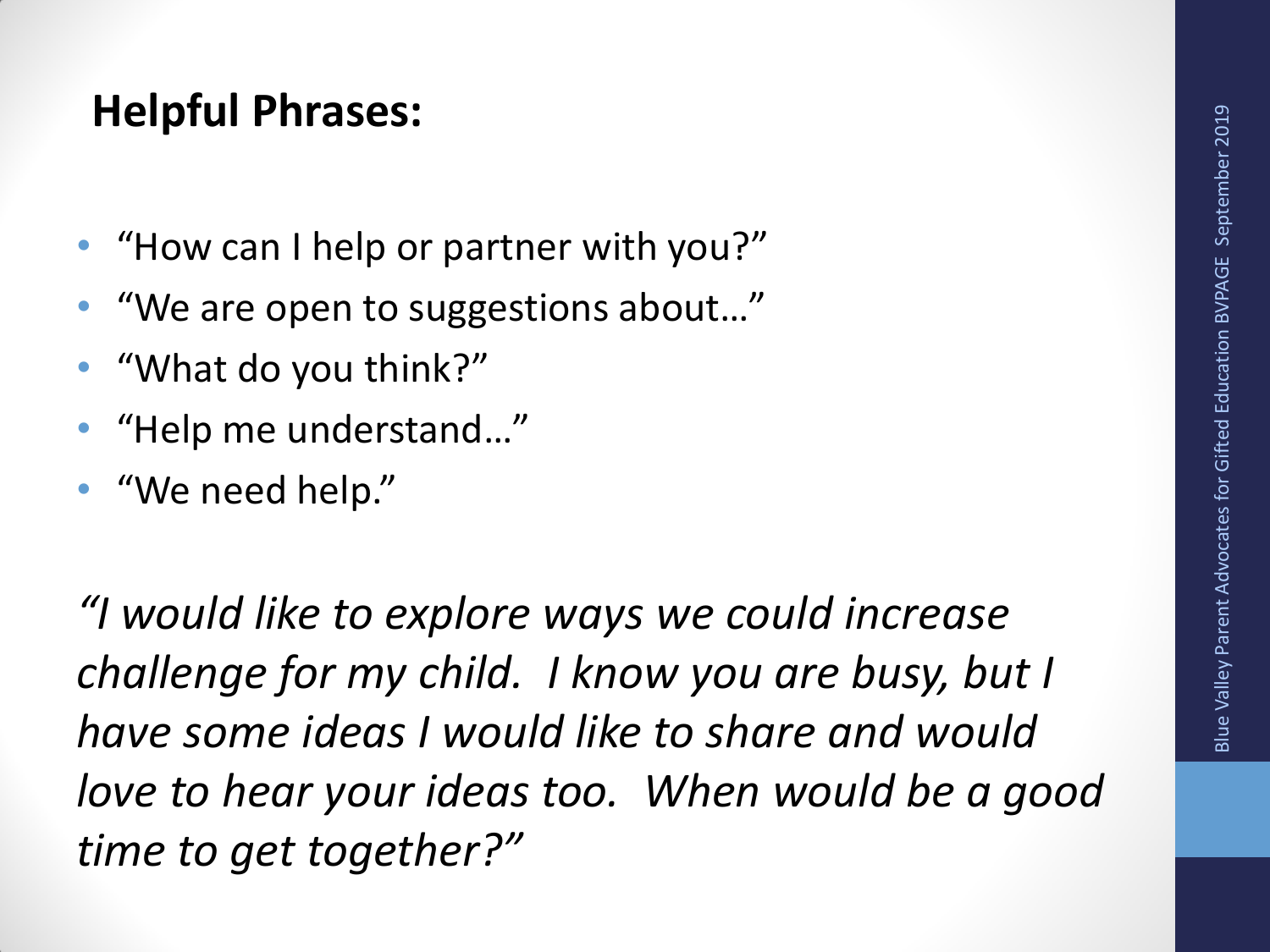## Techniques to try

#### **Know the goal**

- Define the problem .
- Envision end goal.
- Work on specifics.
- Adjust your speed.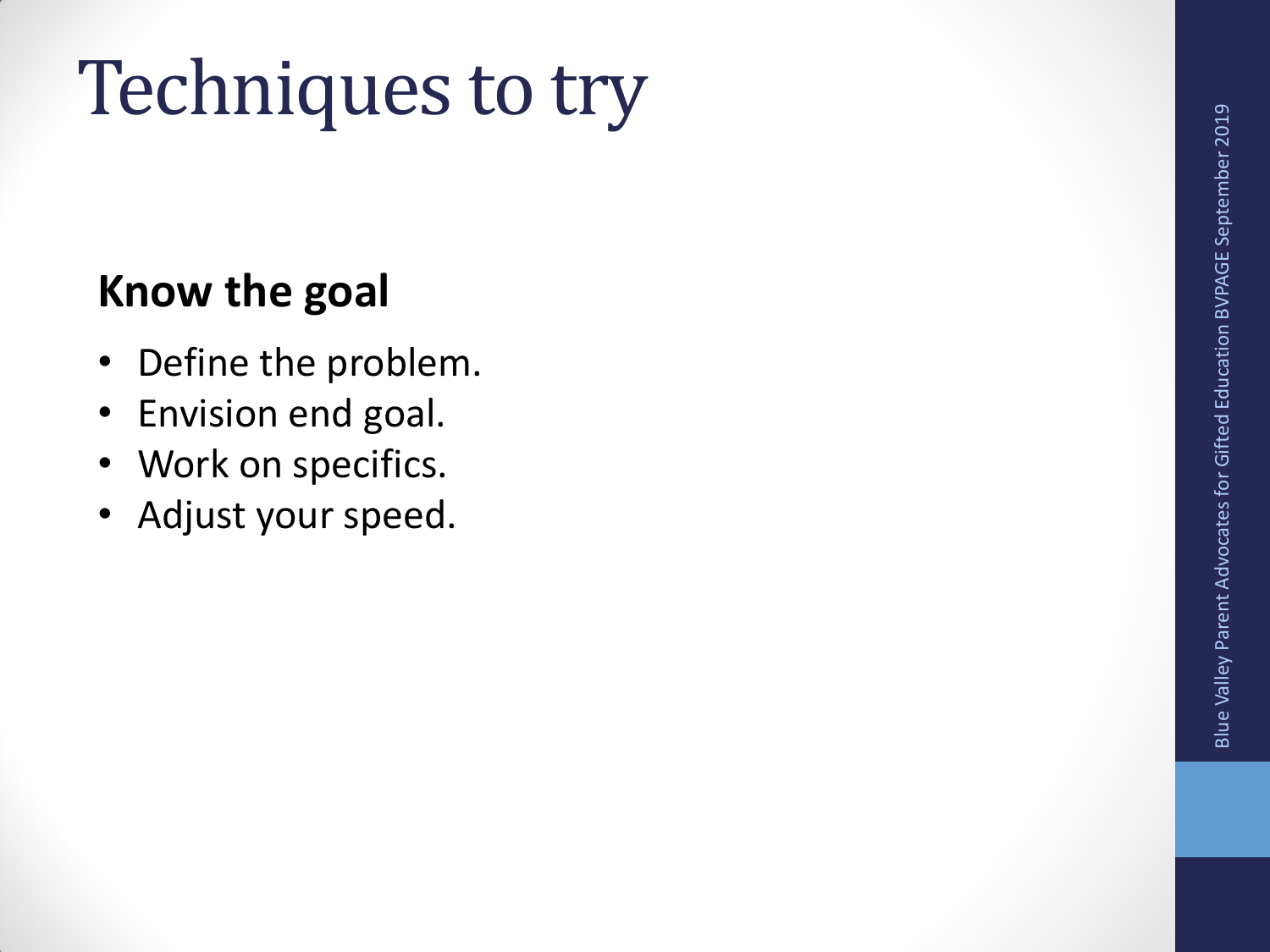## Techniques to try

#### **Be educated**

- Learn about process, legalities, parameters. Do your research.
- Garner outside information and sources.
- Understand limitations of what can/can't be done.
- Read about gifted education and about parenting gifted students.
- Don't be a "know-it-all".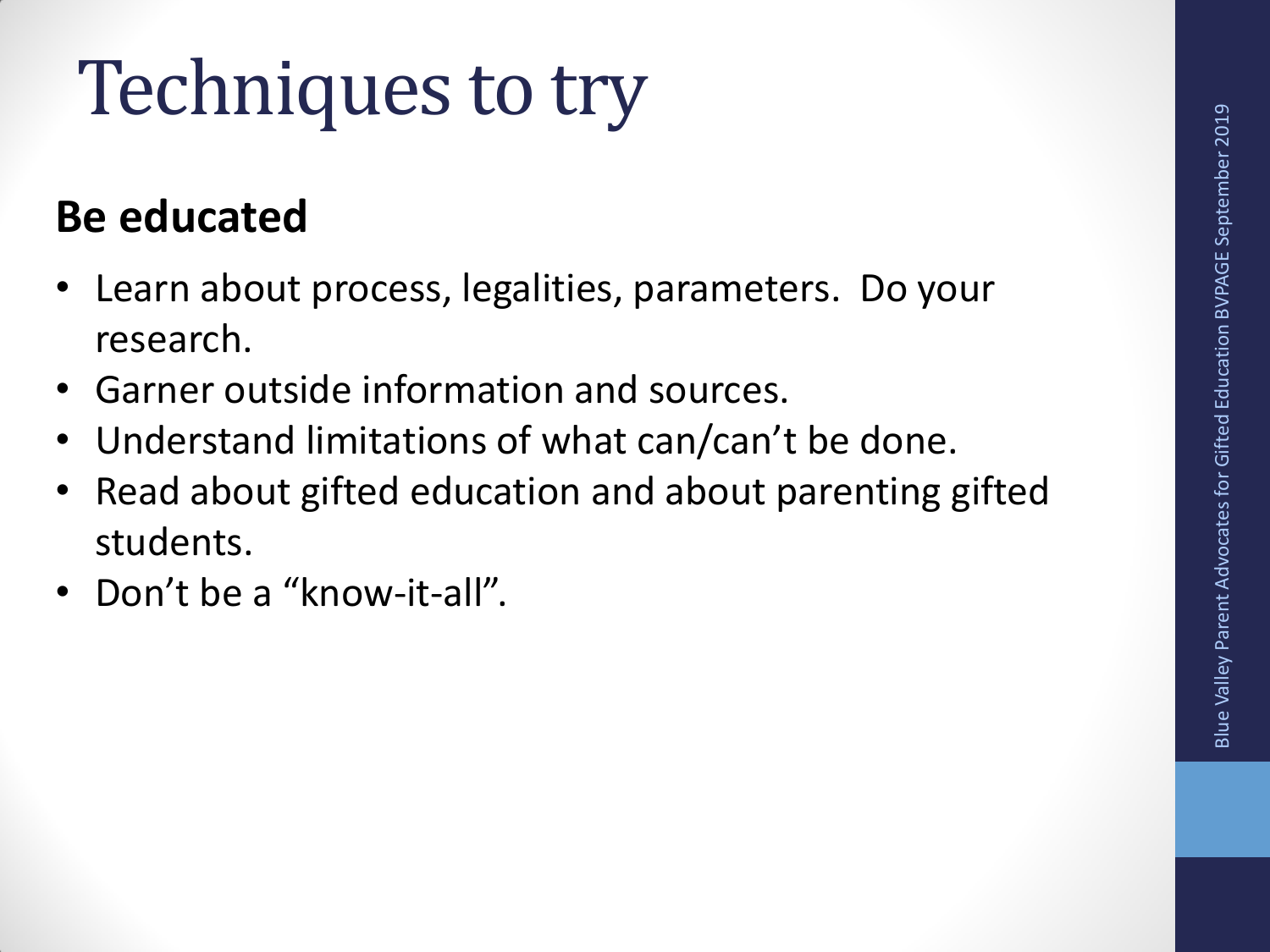#### **Share information**

- Don't assume teacher knows student
	- is gifted.
	- is accelerated (and therefore a different age).
	- needs differentiation.
- May not have experience or knowledge in how to handle gifted students .
- Hear all sides and suggestions.
- Share what happens at home and your insight about your child.
- Form partnership with teacher.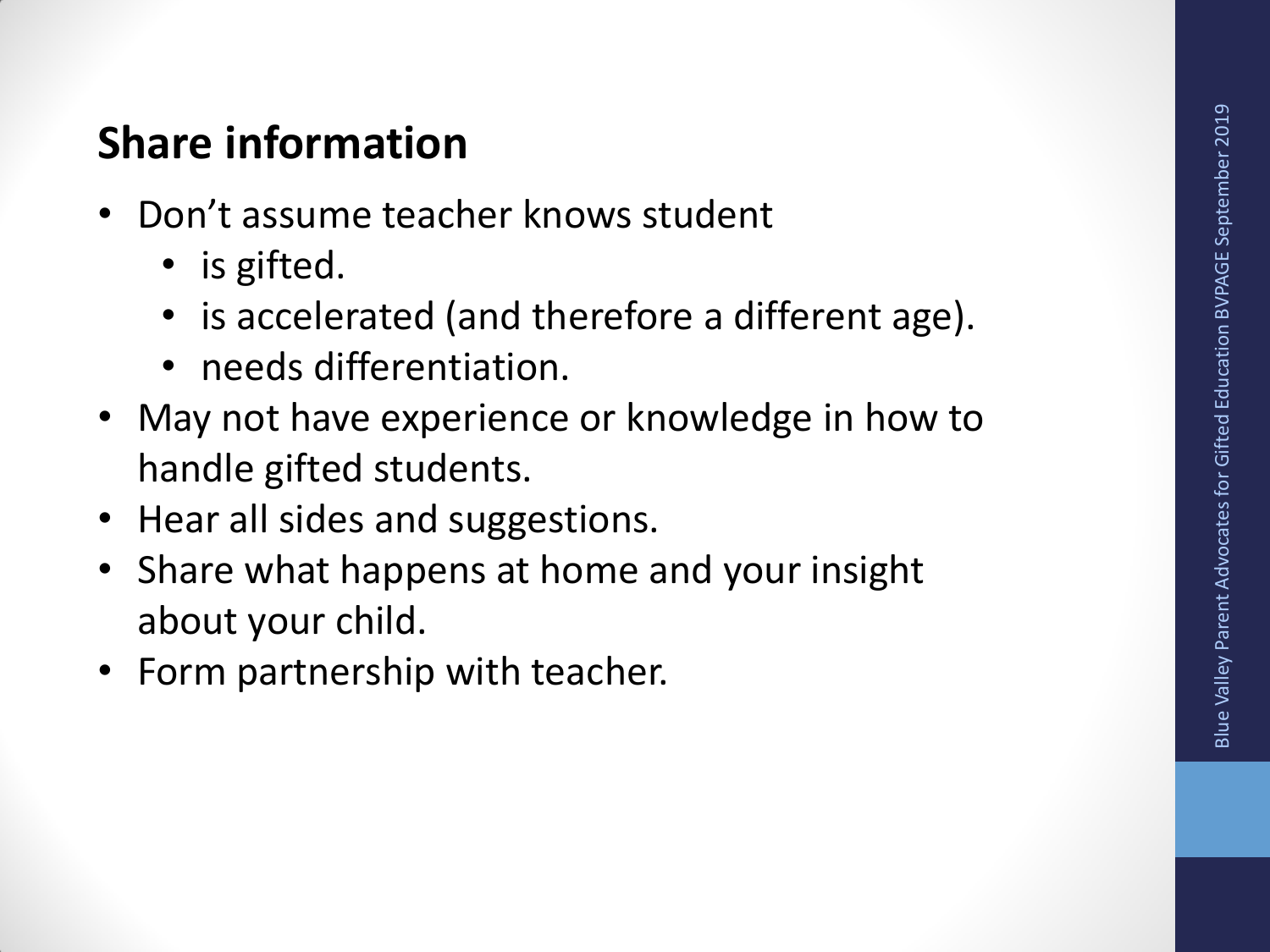#### **Focus on the child**

- This is not about you as a parent. Park your ego and baggage at the door.
- Phrase concerns in child-centered manner.
- Don't make comparisons to other children, other teachers, other situations.
- Realistically understand your child's strengths and weaknesses.
- One size does not fit all.
- Think about what will benefit the child emotionally, intellectually, and socially.

*"I explain to my child, it's not that the teachers aren't doing it right, it's that it isn't right for you."*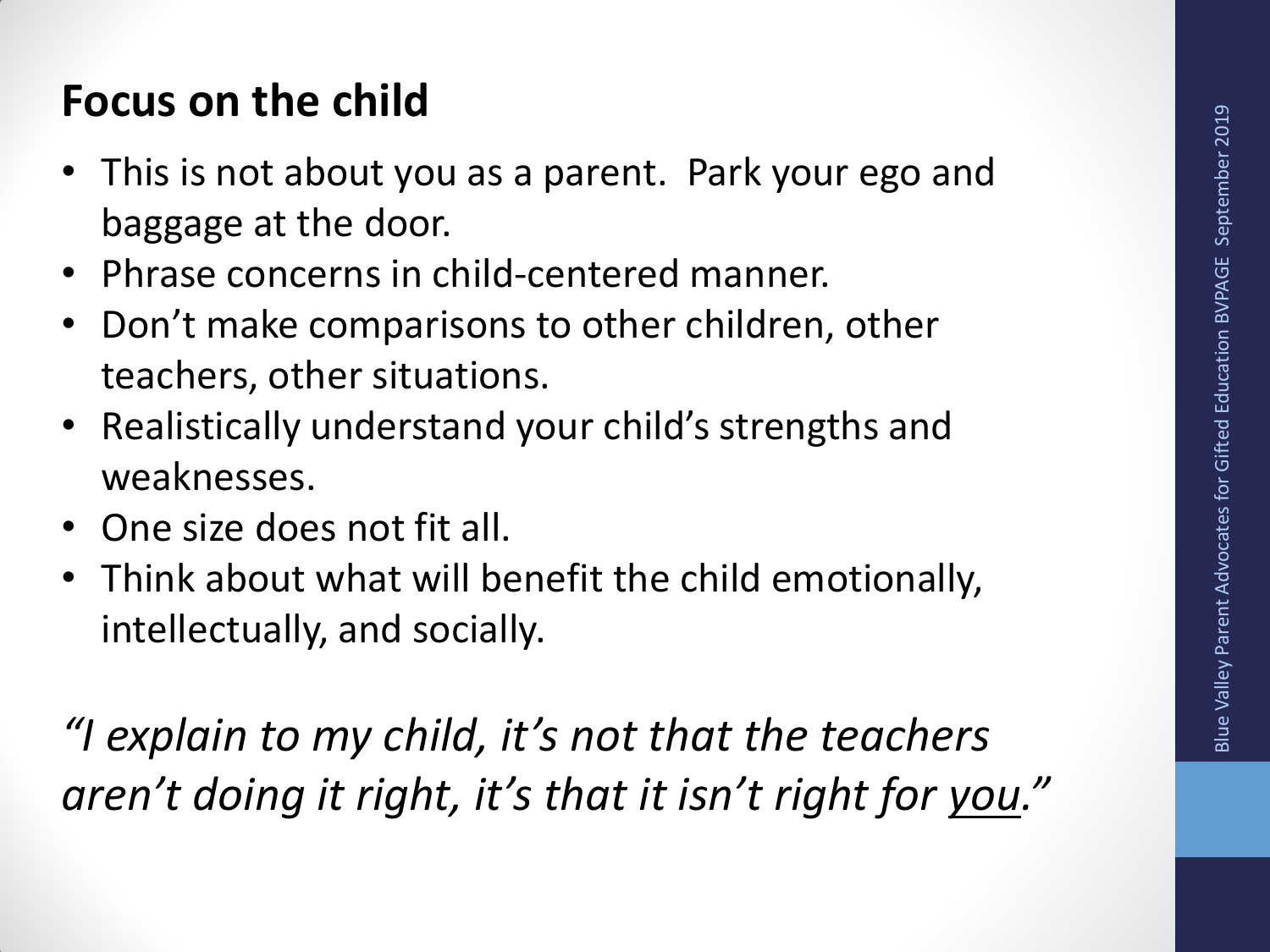#### **Be willing to reinforce at home**

- Offer to work on skills at home time management, organizational skills, social interactions, etc.
- Use personal code words
- Take a concept that your student enjoys from class and ask for an extension to be done at home.

*"What can I do at home to reinforce what you are doing in school?"*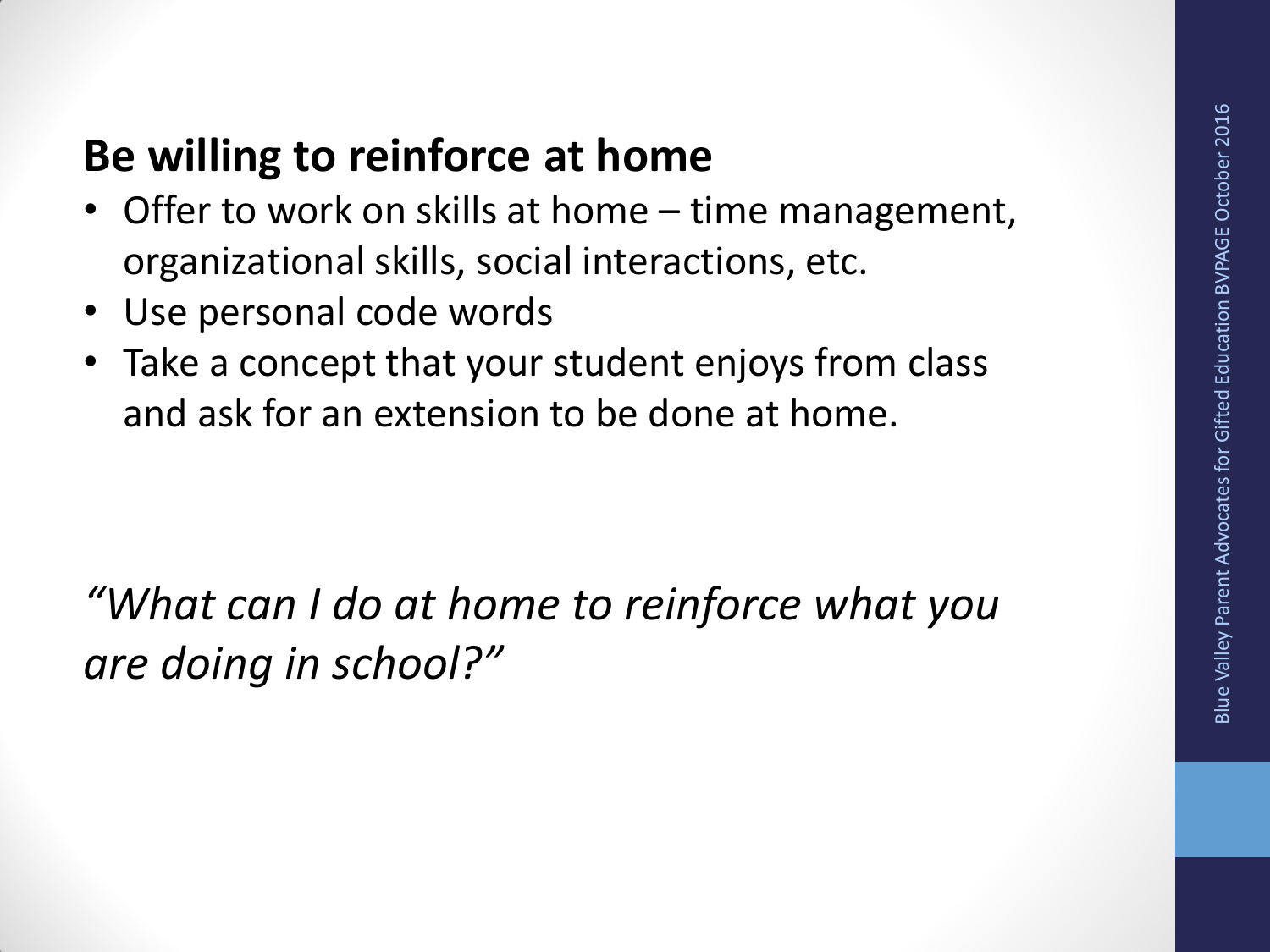#### **Be calm**

- Keep emotions in check. You can still be passionate.
- Focus on finding solutions and not on placing blame.
- Use a waiting period to cool off if necessary.
- Write down thoughts and goals to stay focused.

*"This is where we are today, what do we do for tomorrow?"*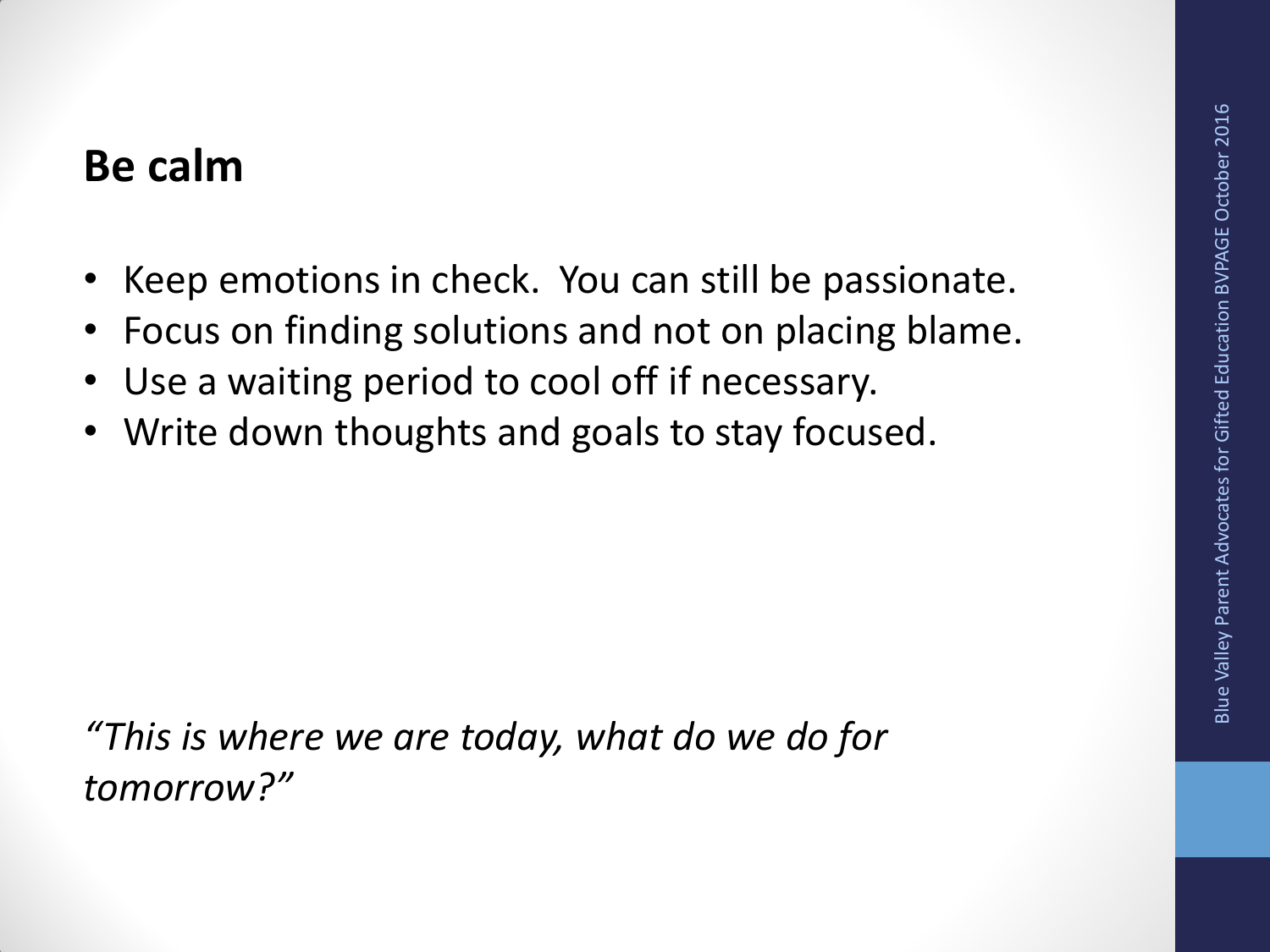#### **Be persistent**

- Don't give up. "If it feels wrong, it is wrong. Fix it."
- It may not be a quick fix. Put in the time and energy to go the distance. May take multiple meetings to see change.
- Stick to your guns.
- Evolutionary vs. revolutionary change

*"I had to be firm and polite and explain that I would not sign anything that didn't feel like it met the best interest of my child. I was willing to compromise and suggested multiple compromises."*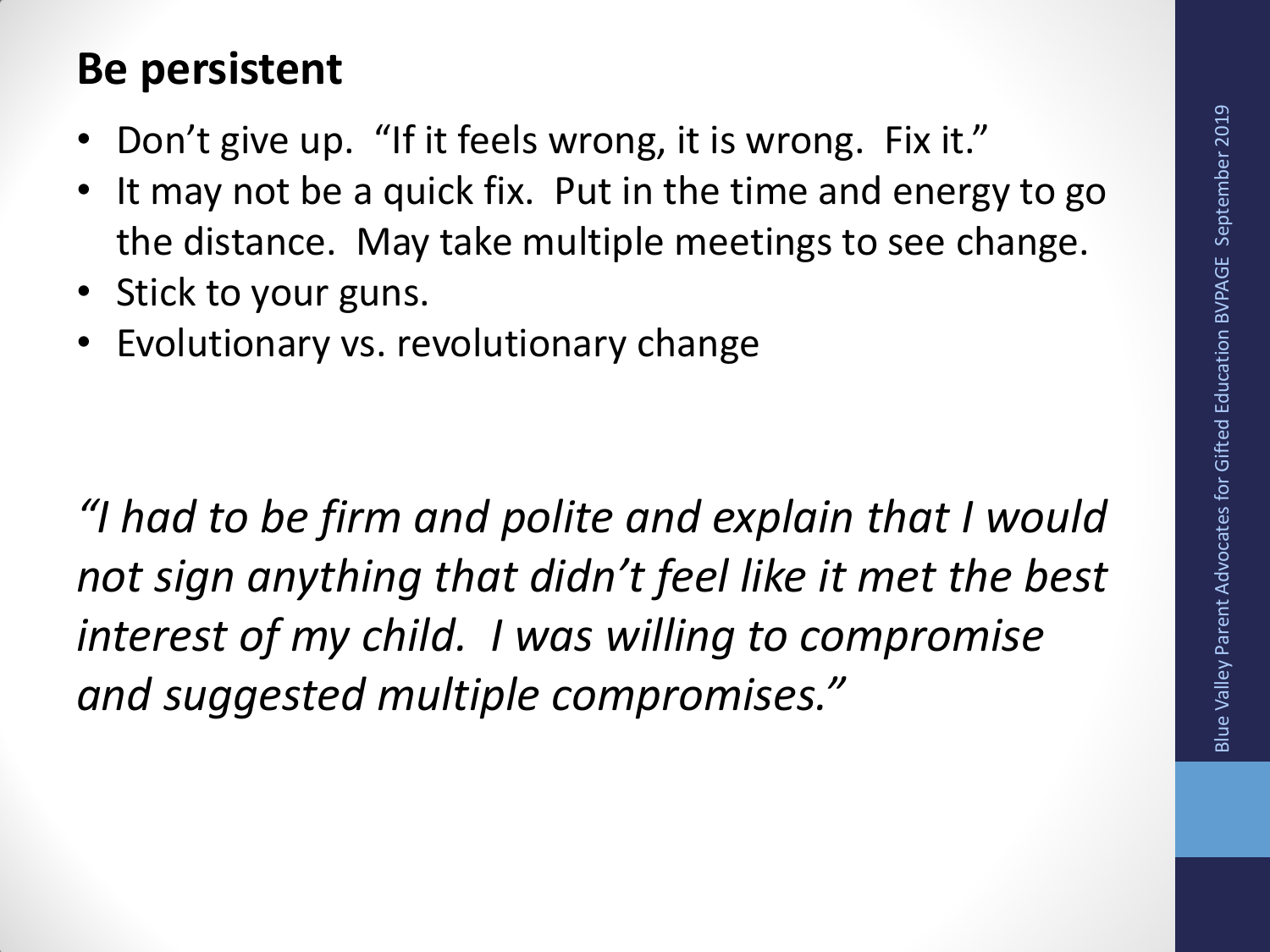#### **Use Team approach**

- Teachers are professionals who want to help your student.
- Everyone is on the same team.
- Problem solve in a way that respects everyone's time.
- Use "us" and "we".
- Be seen throughout school as someone who works together well.
- Be open-minded to possible interventions and solutions.
- Bring suggestions and options.

*"When working on a problem with parents, I sit with them on the same side of the table and put the problem on the opposite side. This shows them visually that we are working together and we are on the same team."*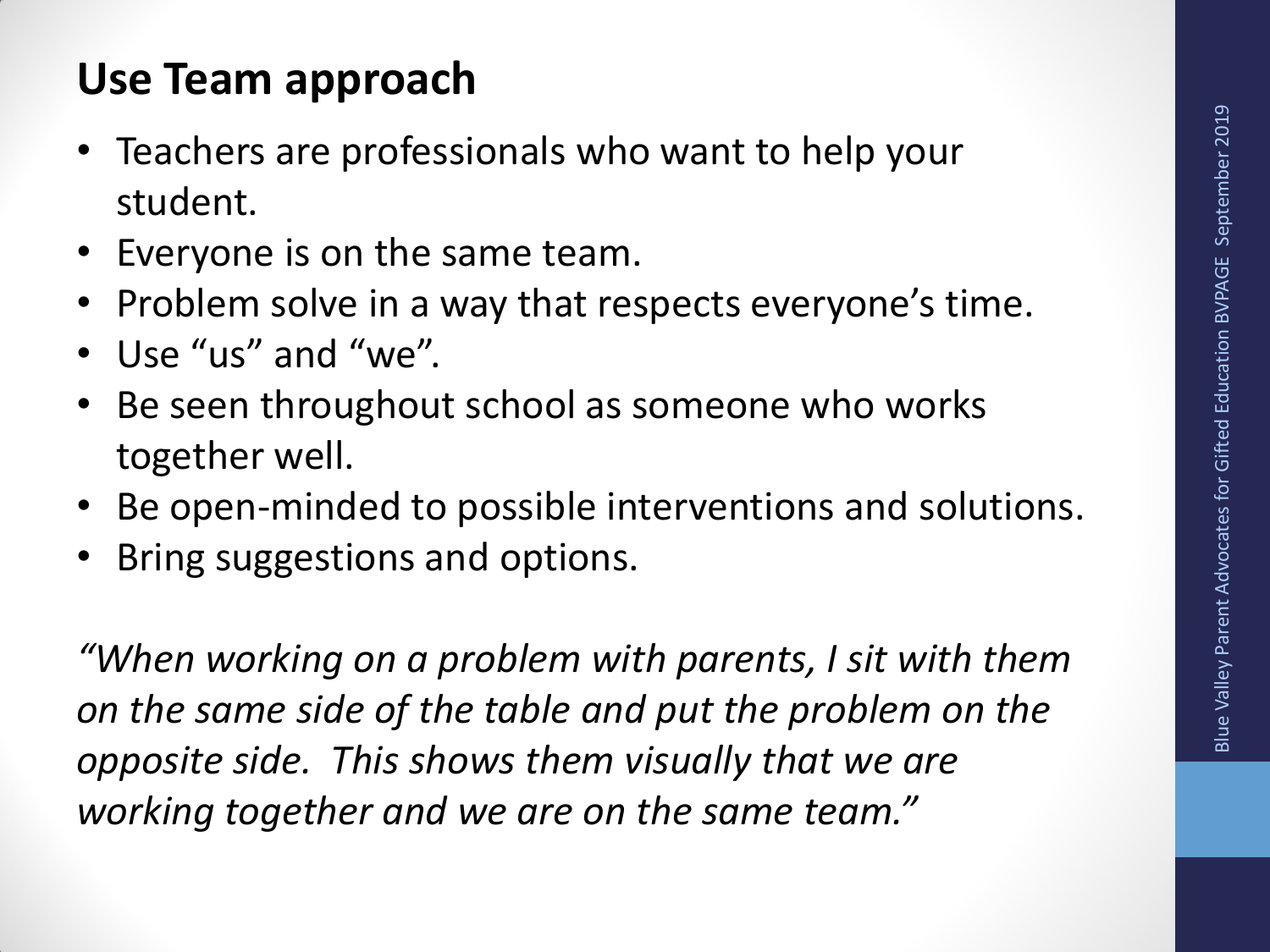#### **Involve your child!**

Get your child's input on what they want.

*"Be careful – what is best for a child and what a child wants can be different things. Therefore, advocating for a child means learning the difference between going to bat for them to foster success and giving in to the whims of our children."*

• Include students in the planning and problem solving process.

*"Students take more ownership of the plan when they were there when it was developed."*

*"Kids really value when their voice and choice is taken into account."*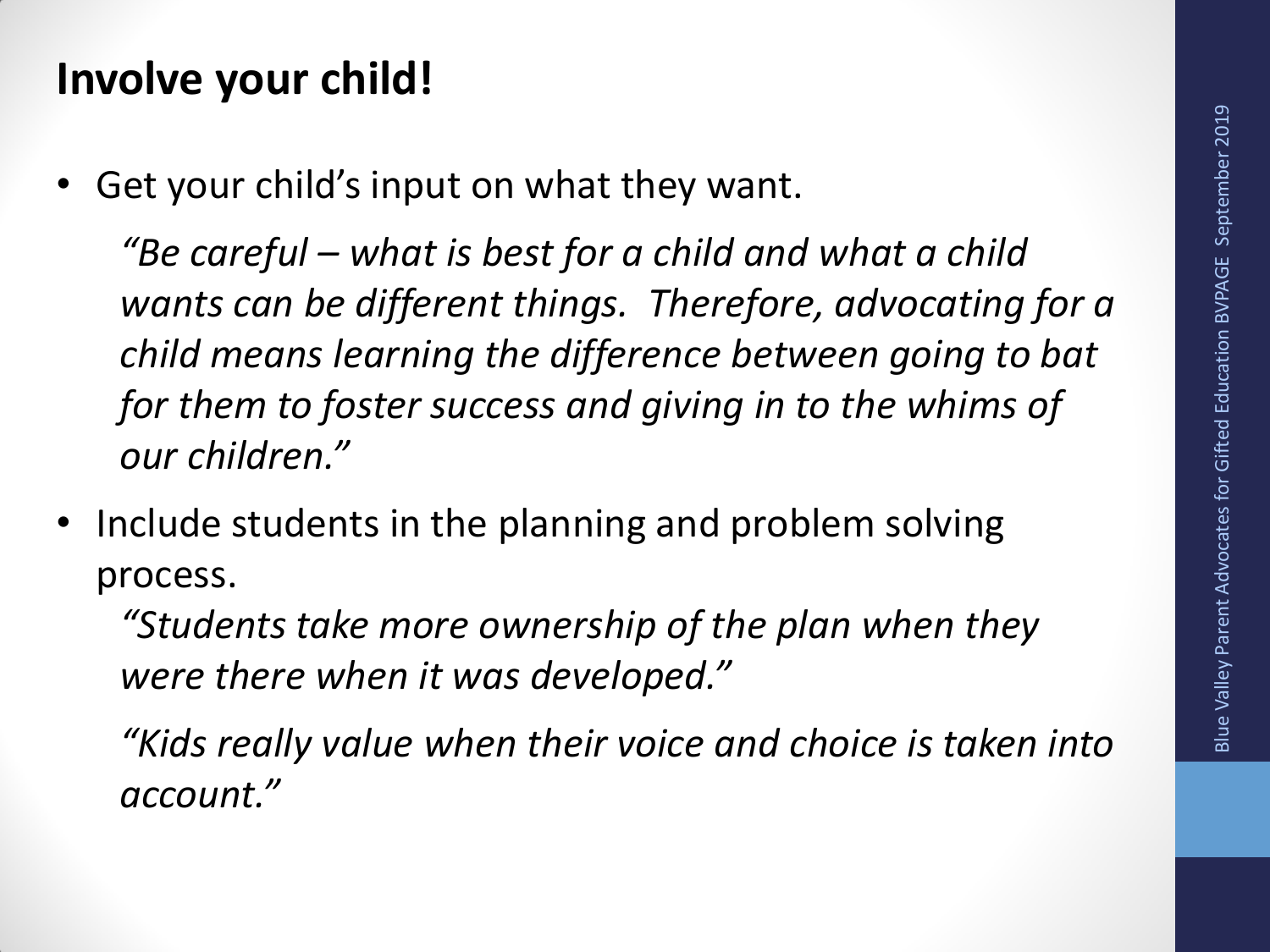• Allow students to figure some things out for themselves. They will feel great if you believe in them.

*"When you rescue them, you deprive the student of the opportunity to work through things on their own. Your actions tell the child that you think they are incapable."*

• Teach them effective ways to self-advocate.

*"Golden opportunities to learn that things won't always be smooth and easy in life."*

*"Learn how to ask for something she needs without being afraid."*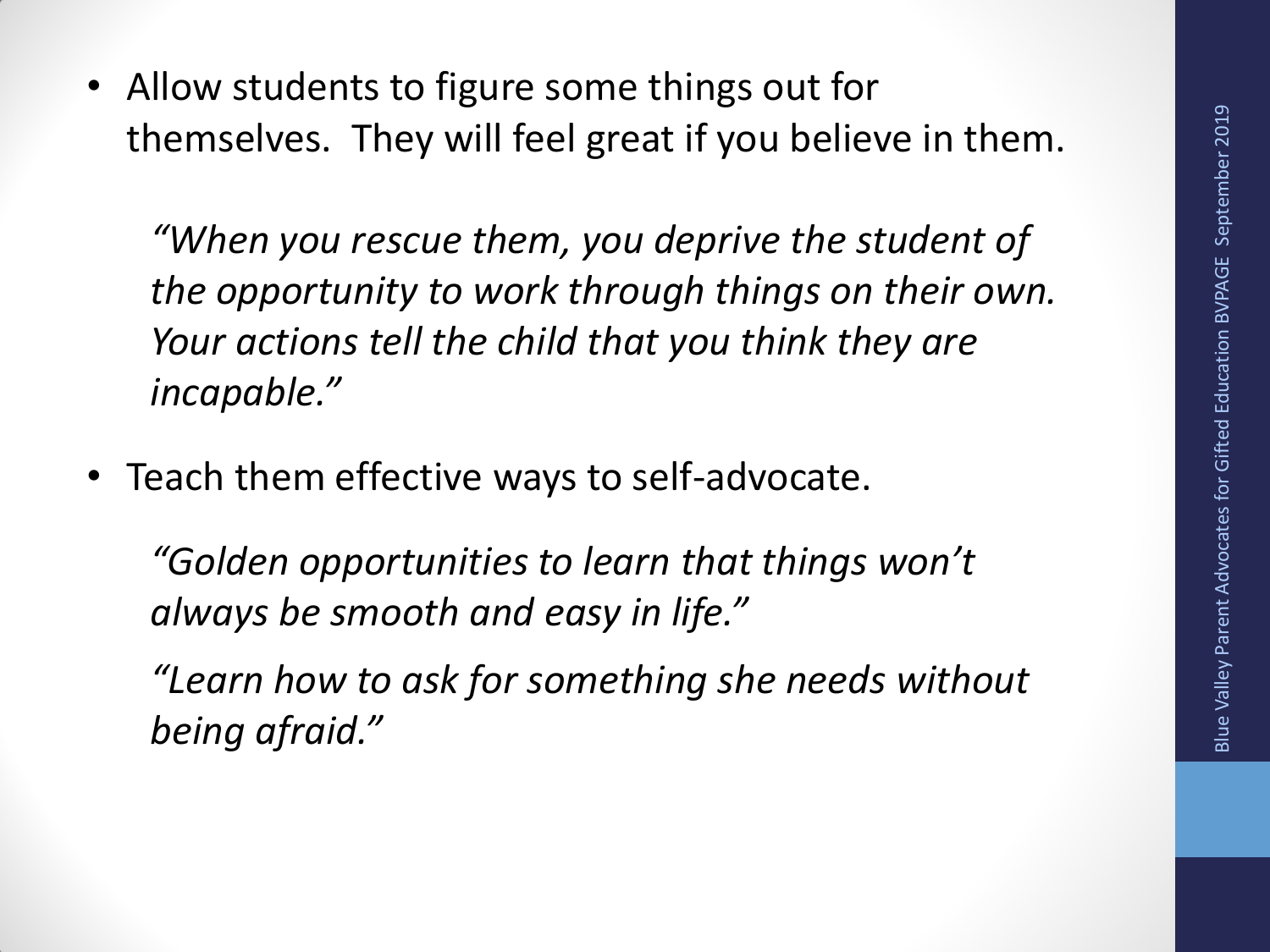#### **You and Your Child**

- Don't make excuses for a child's behavior.
- Students *earn* grades. They are not *given* grades .
- Teach that it's okay to fail sometimes.
- Let natural consequences work.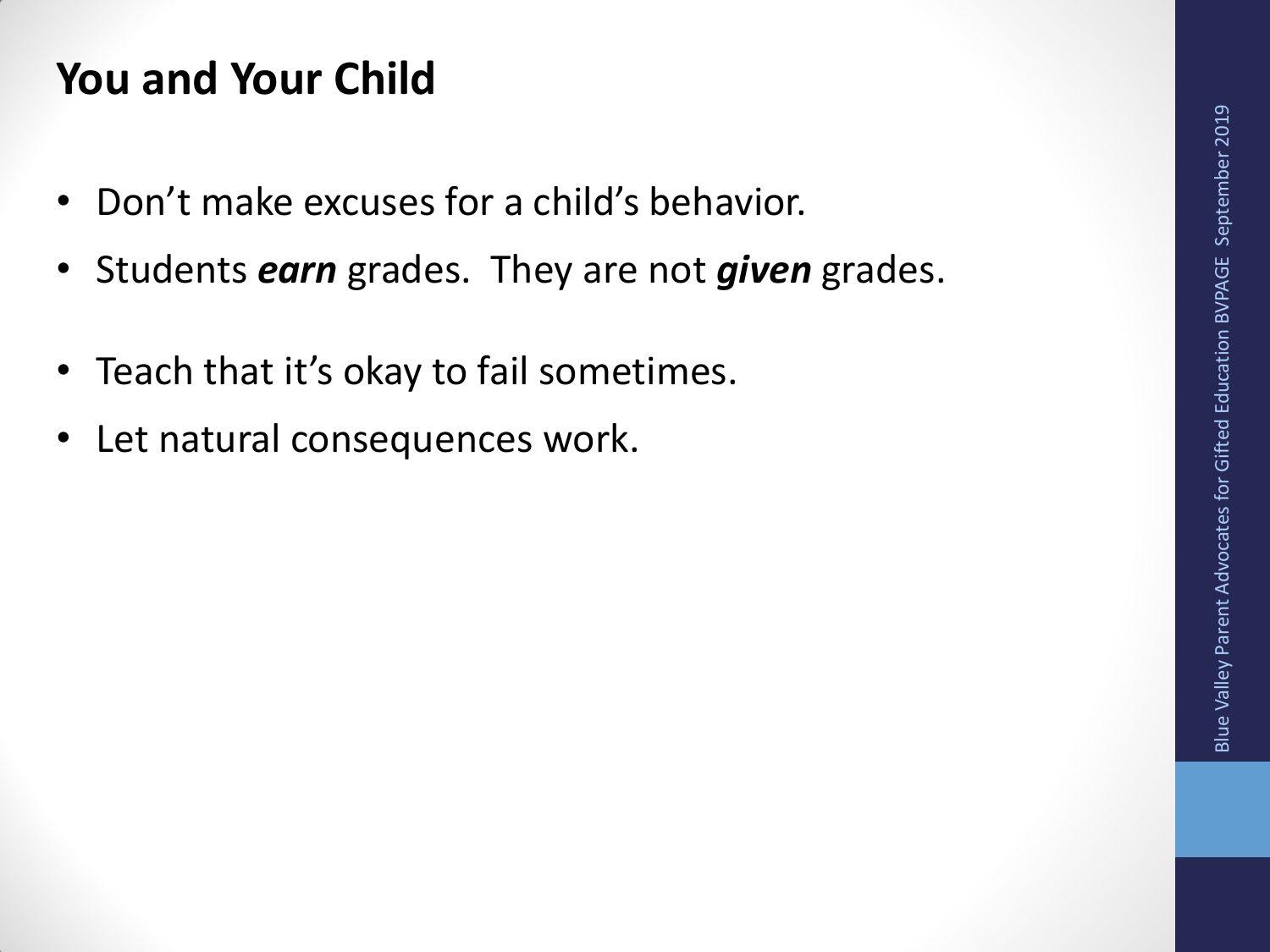## Pitfalls to avoid



### **Avoid the "B" word! (BORING)**

Saying that your child is bored can come across as rude, defensive, and it is not helpful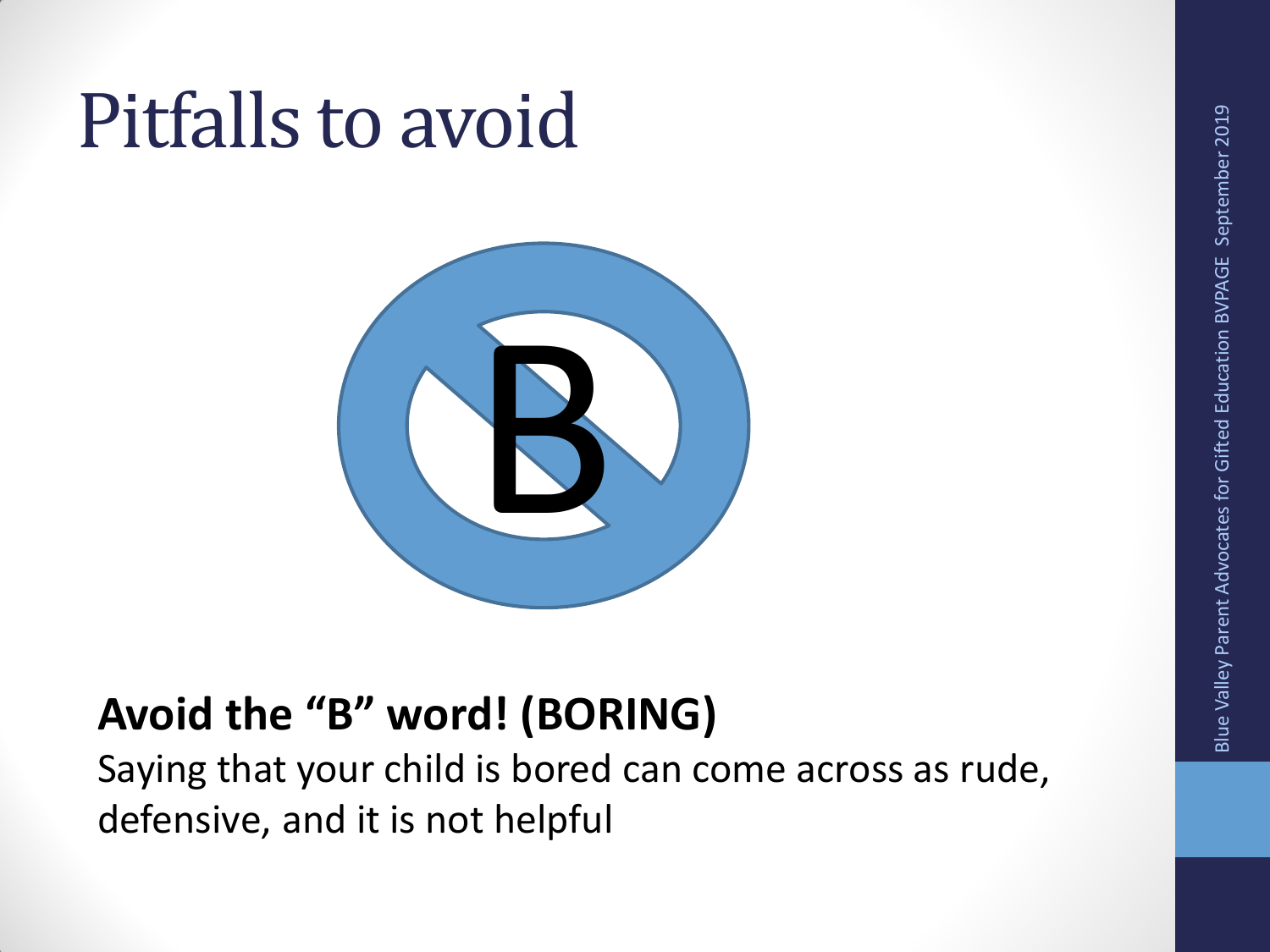#### **Don't assume**

- Get all the facts. Collect all necessary and correct data.
- Listen to all sides of the story. Don't assume you know the whole situation.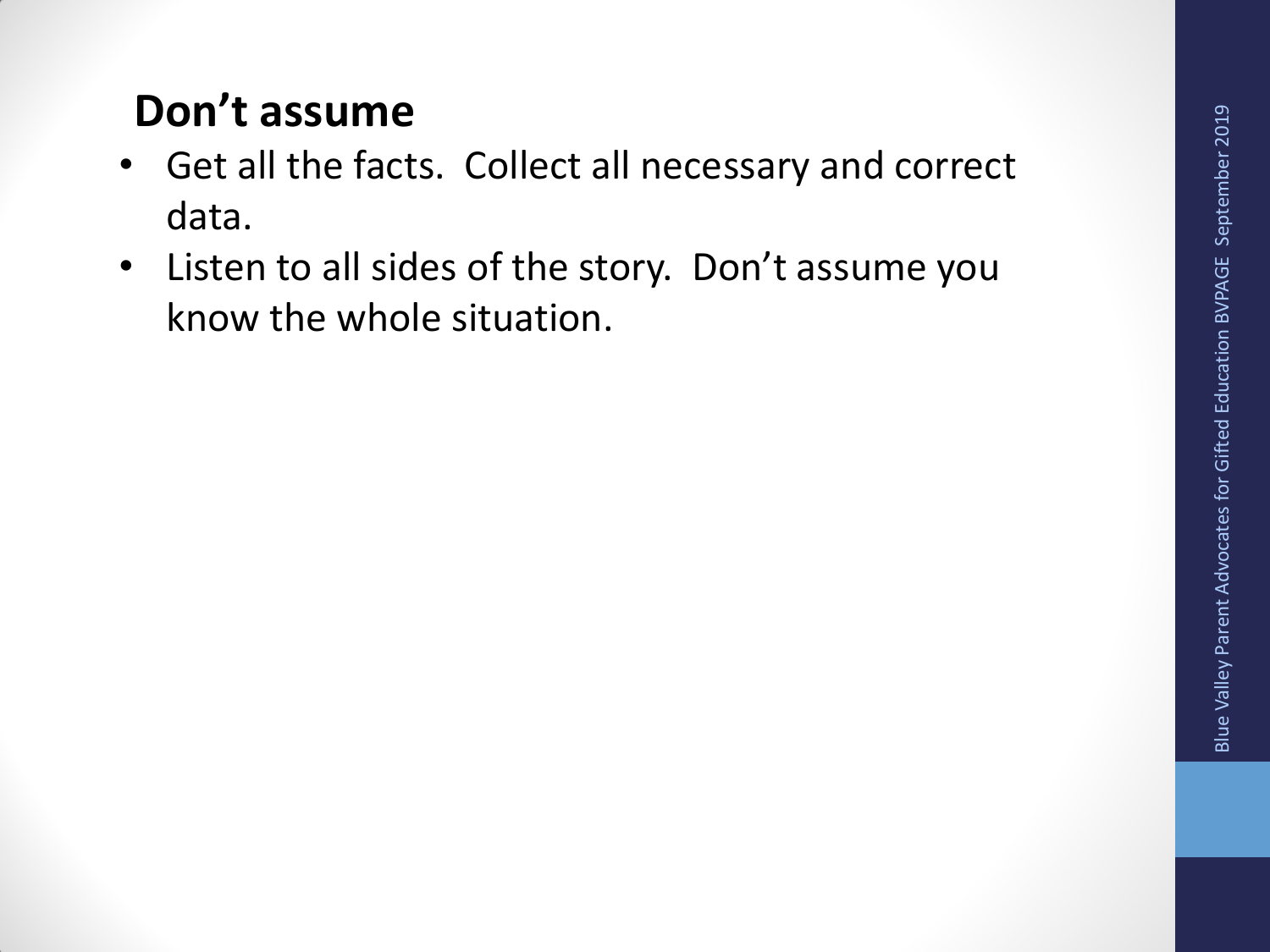### **Don't speak negatively in front of student or badly of other teachers**

- Kids hear everything!
- No trash talking about other teachers.
- Do not give kids a reason to disregard teacher or assignments
- Do not let your child get away with "She doesn't like me."

*"They are my colleagues and friends. It is uncomfortable and painful."*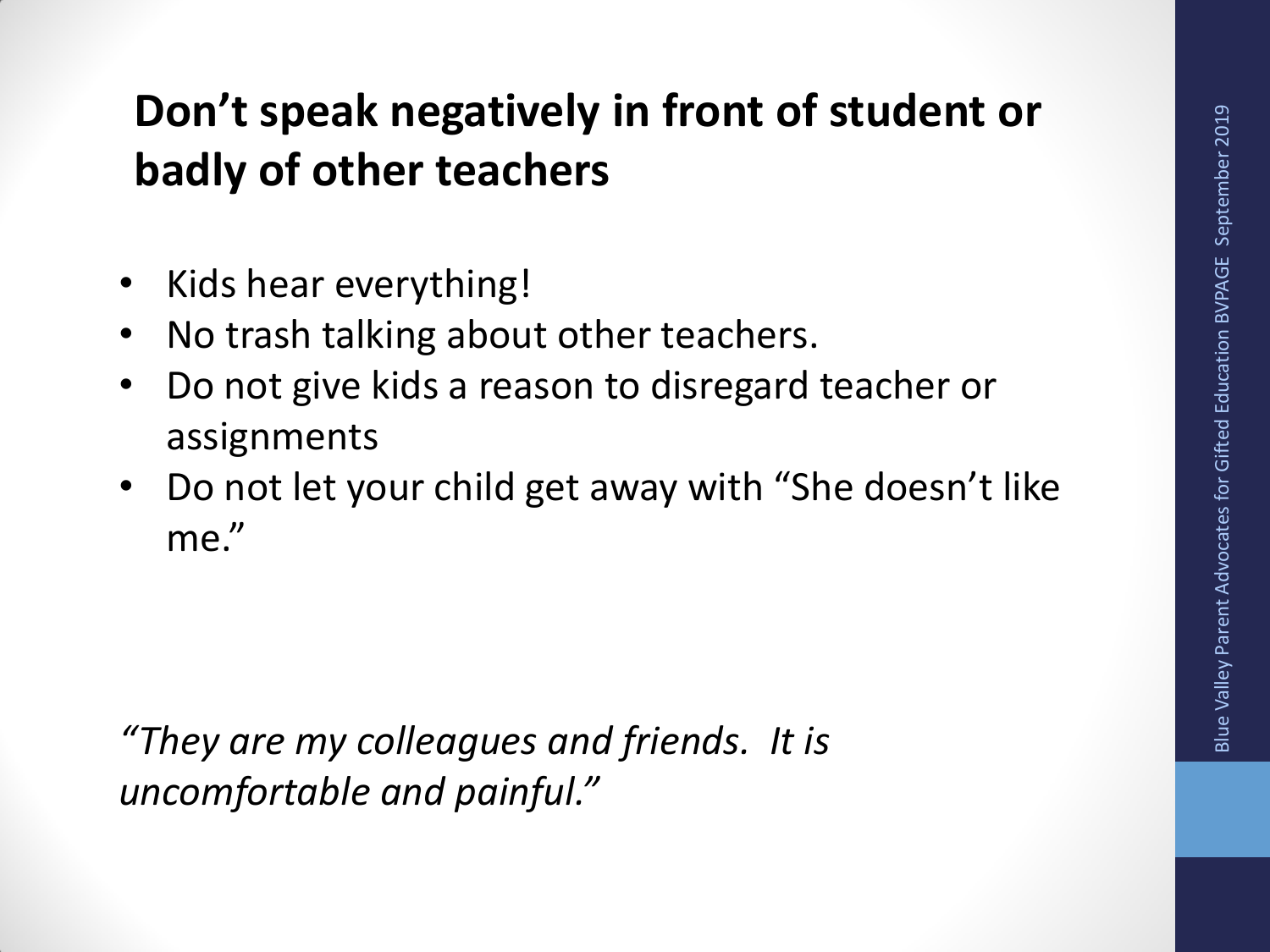#### **Bullying is bad**

- Don't be bossy
- Do not threaten anyone or any action
- Don't make yourself more important than your child's situation
- You can respectfully disagree

*"You are always a role model for them. They should see you being polite and using teamwork."*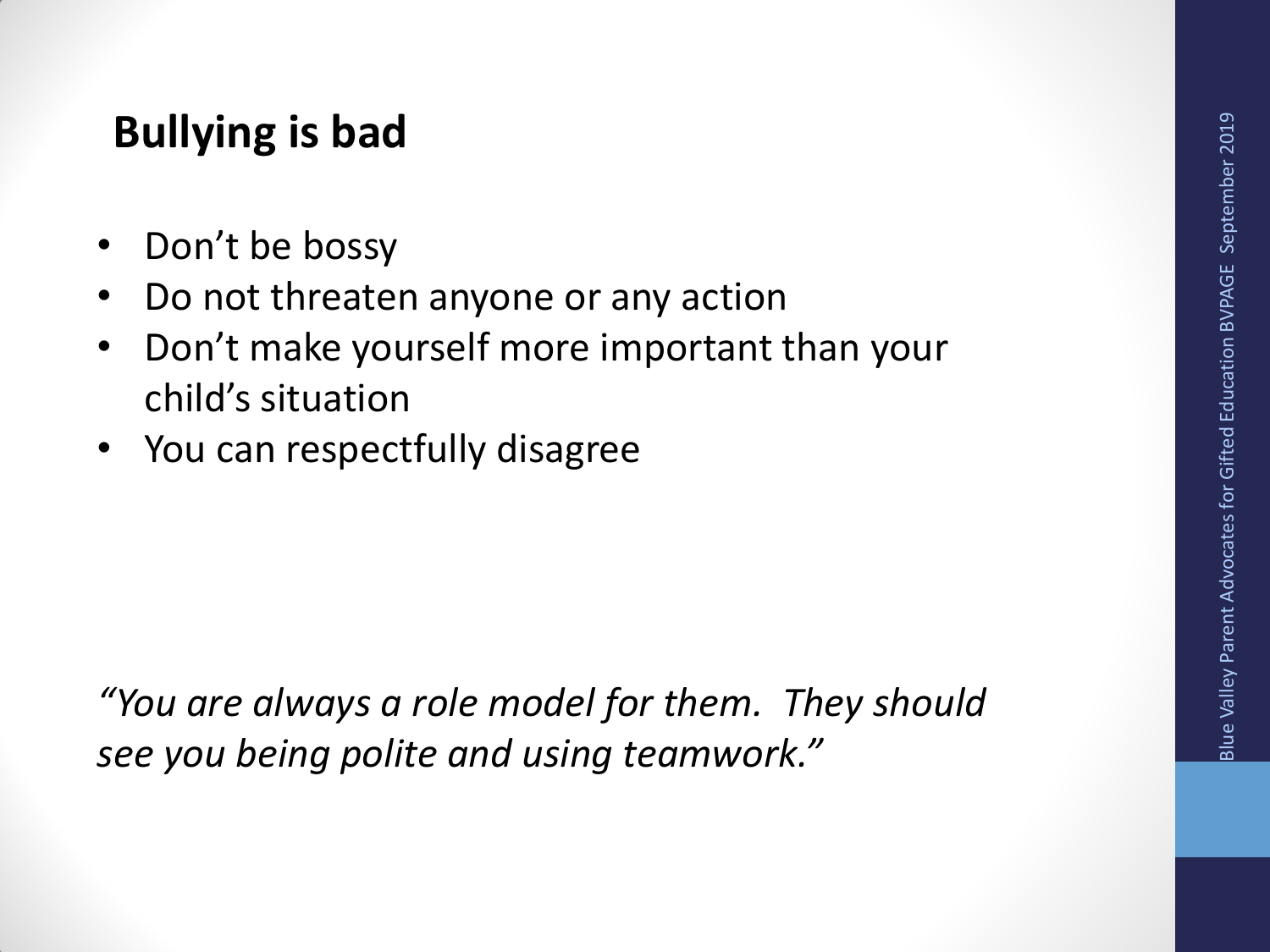#### **Don't be defensive**

- Watch non-verbal clues
- Keep emotions in check
- Be open
- LISTEN
- Focus on the positives. Don't dwell on the negatives
- Breathe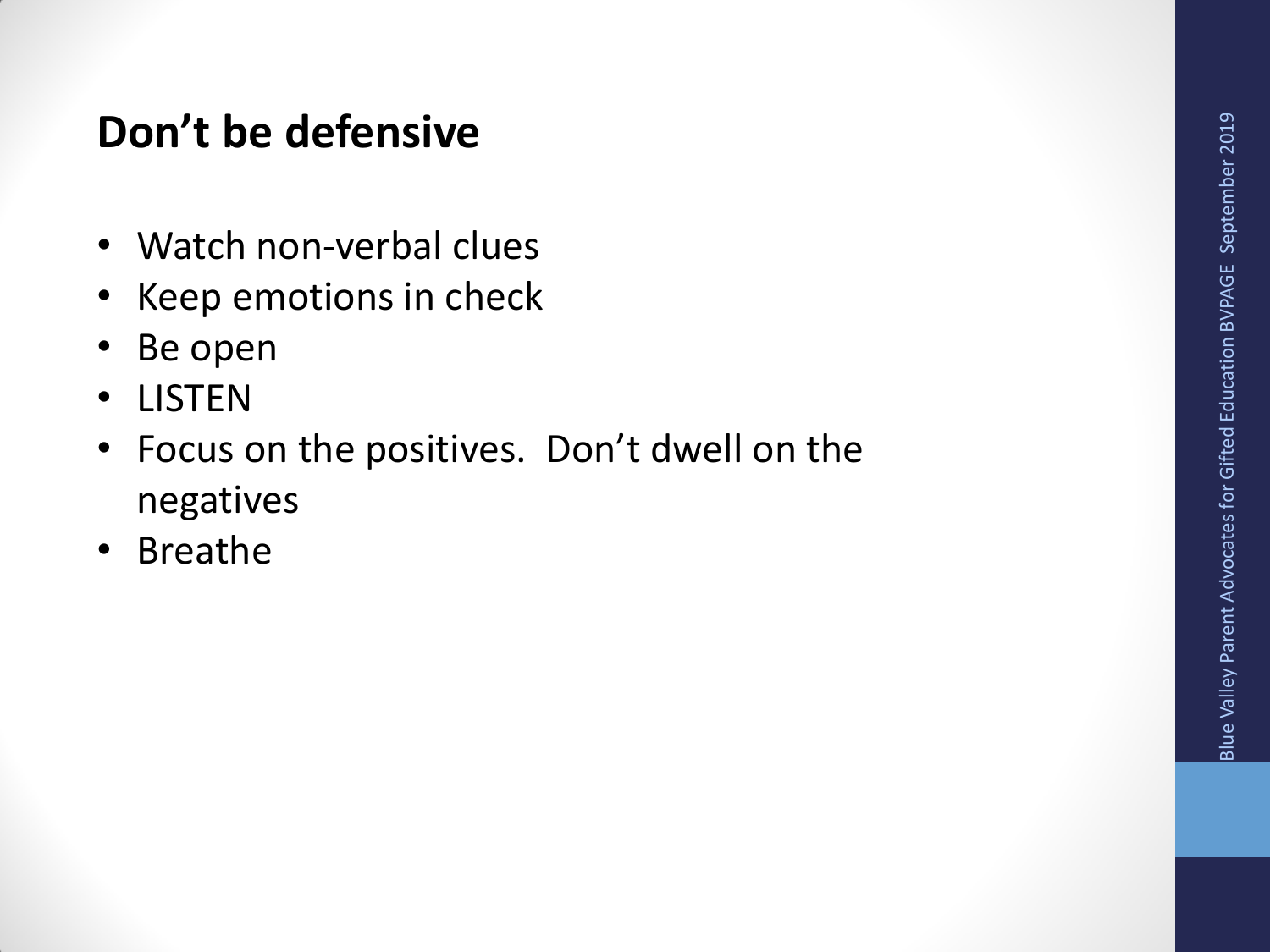#### **Unhelpful phrases**

- "You won't…."
- "Don't you know who I am? I can…."
- "You aren't even trying to help"
- "You can't give him an F"
- My-little-angel statements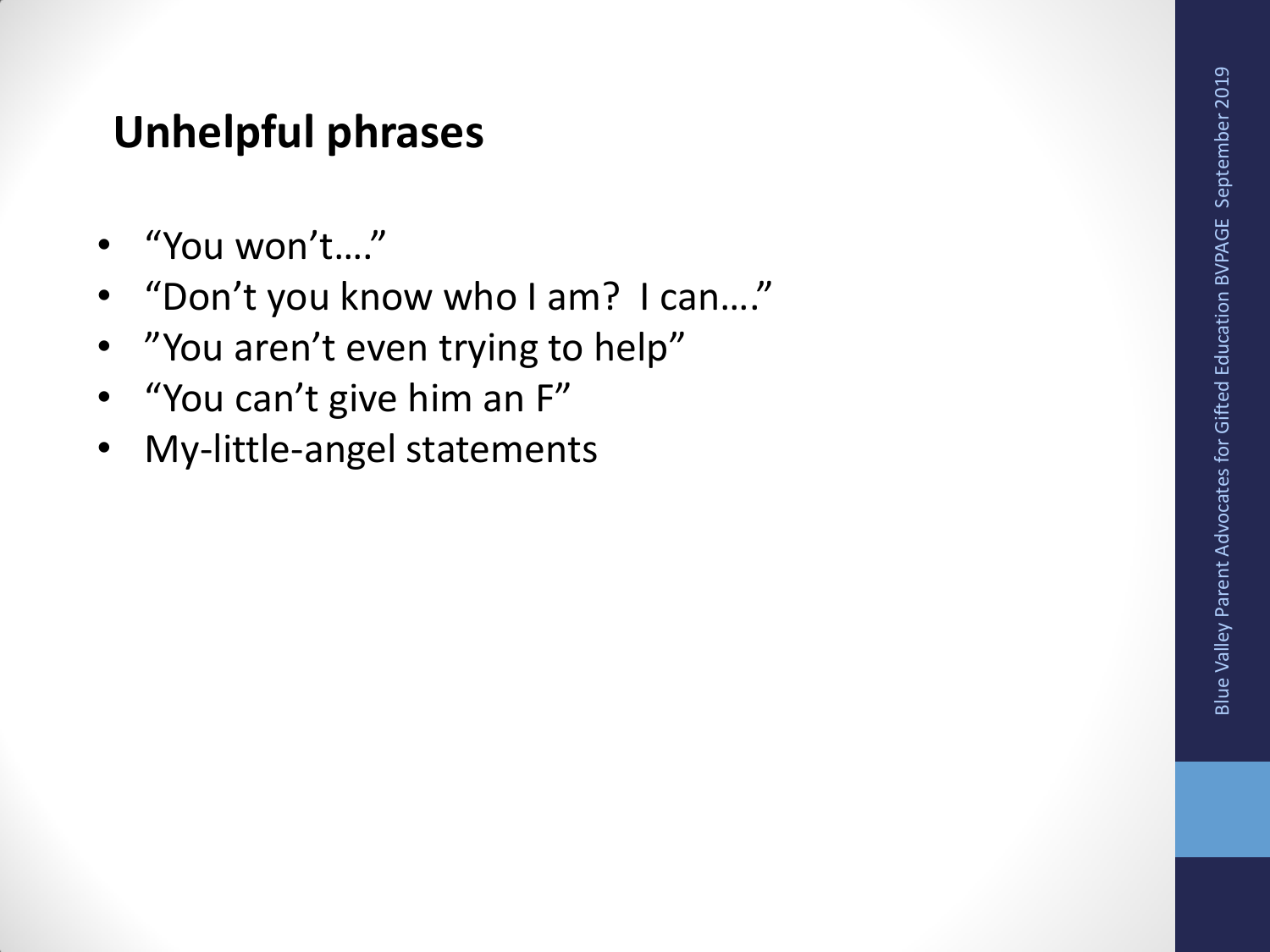### Success Stories

"Years ago, a teacher would give my daughter more work to do because she finished regular classwork so quickly and easily. My daughter quickly figured out that the slower she worked, the less she had to do. Then the teacher thought she was being lazy and not meeting potential. I made sure first to get my daughter's perspective so that I understood the situation from both sides. I don't automatically assume my child is in the right. I do automatically assume that the teacher wants my child to do well and is trying. I wrote the teacher a note explaining what I would like to talk with her about, and I stressed my concern over what my daughter was doing rather than the teacher's approach (even though I didn't agree with the "differentiation"). Because I gave the teacher time to consider rather than pouncing, came in with some possibilities (but not demands), and brought my daughter in to the conversation after the teacher considered which possibilities would work in the classroom, everyone felt more ownership in the decision. It gave us more of a feeling of working together."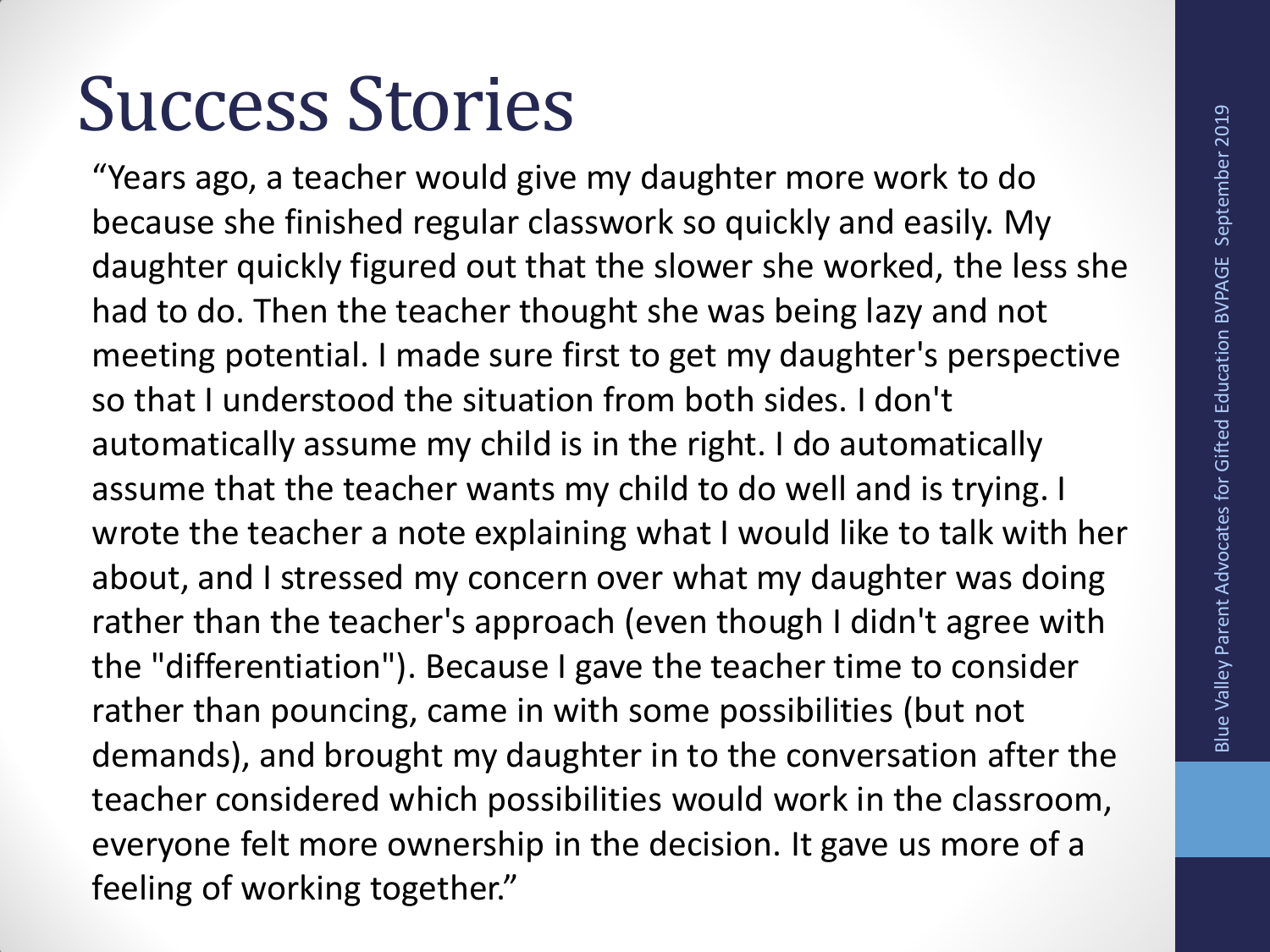"We have found that "planting positive seeds" first is very effective. So we would ask: "Mrs. Smith, have you noticed Johnny doing x, y and z in class?" If they say yes, then there is an opportunity to discuss a little further. If they say no, then we leave it with a "hmm! that's funny because at home, he does x, y and z, and we were just wondering what it might mean." You can bet that teacher will be on the alert from then on to notice those things, even if she hadn't before."

"Take a concept that your child enjoys from class and then ask for an extension to be done at home. "Mr. Jones, Suzy just LOVED that unit you taught on fractions... do you have some ideas for other activities she could do at home? She really loves math games!"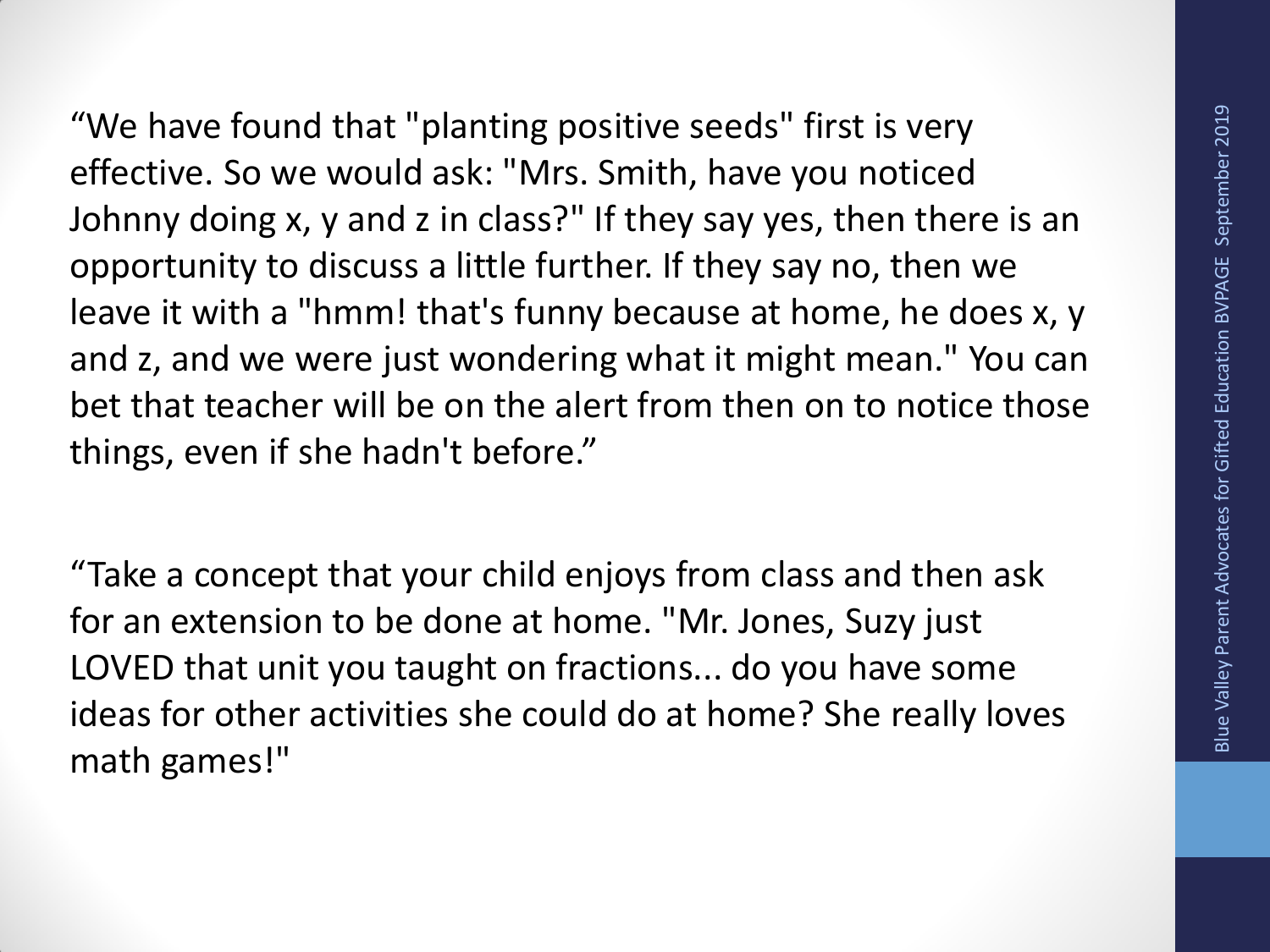### **Advocating as a Group**

One parent = Squeaky Wheel

Many Parents = Advocacy Group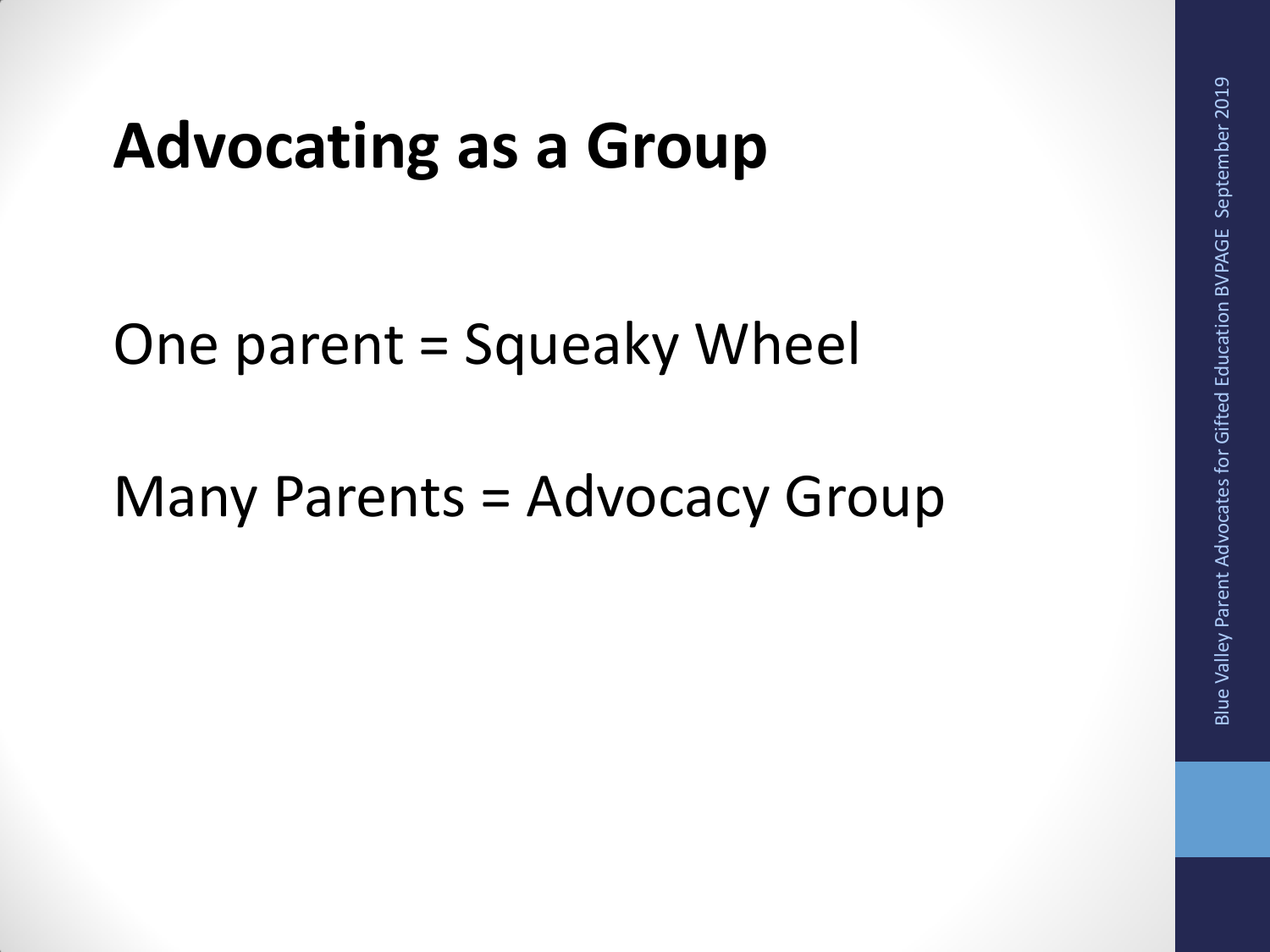#### **Advocating as a Group**

- Focus must be positive
- One parent vs. Many parents
- Reputation and Trust take time
- Be known for spreading the truth
- Represent all gifted students, not just your own
- Leaders need to be intelligent, informed, and stable

"*If people are going to get upset, they may as well get upset about the truth.*" Tom Trigg, BV Superintendent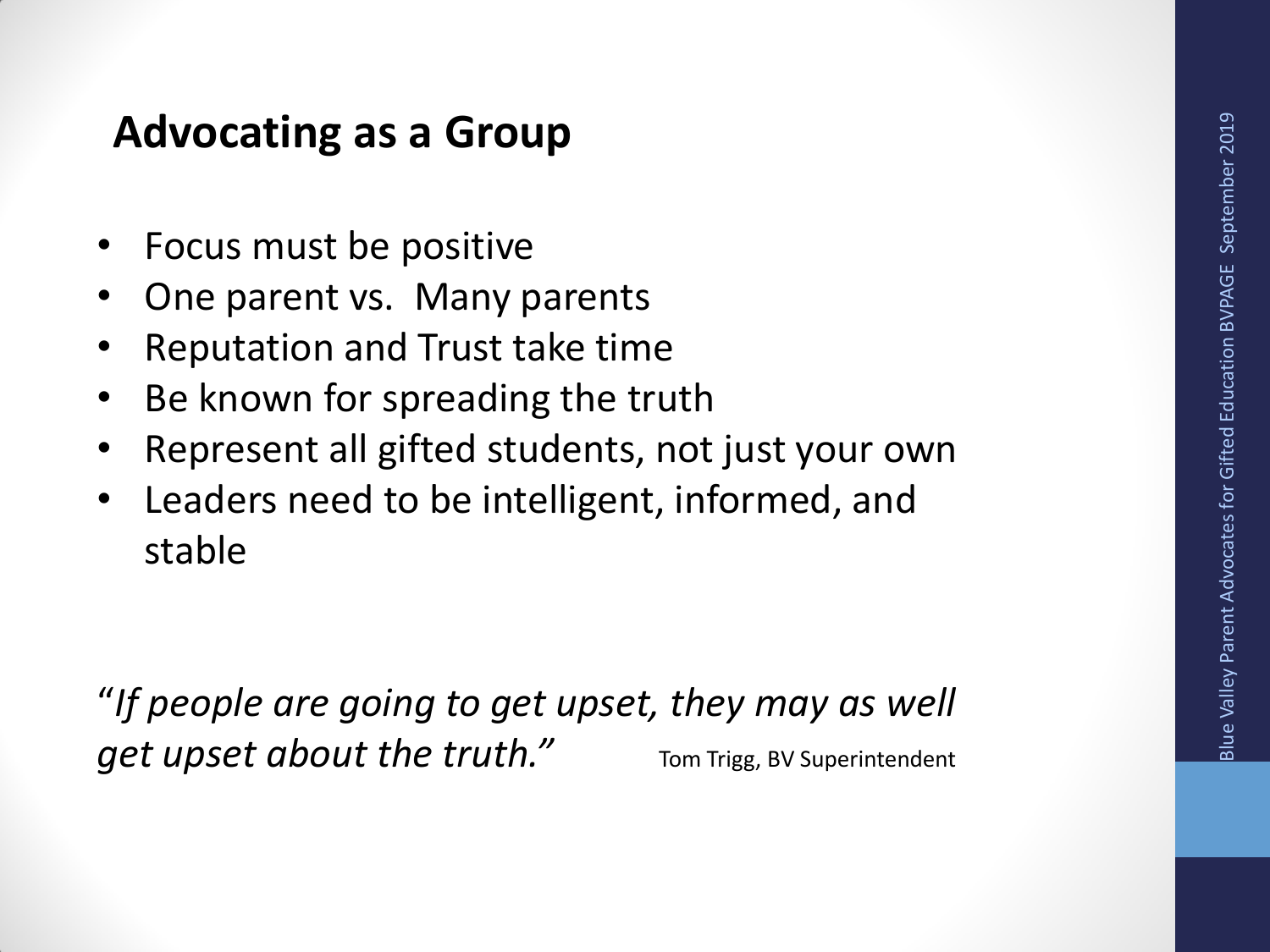### **Advocating for Gifted**

- Any exceptionality is outside the norm
- Unique challenges and joys
- Dispelling the myths
- **Information**
- Connections and support
- Find your "peeps"



"*I feel so alone.*"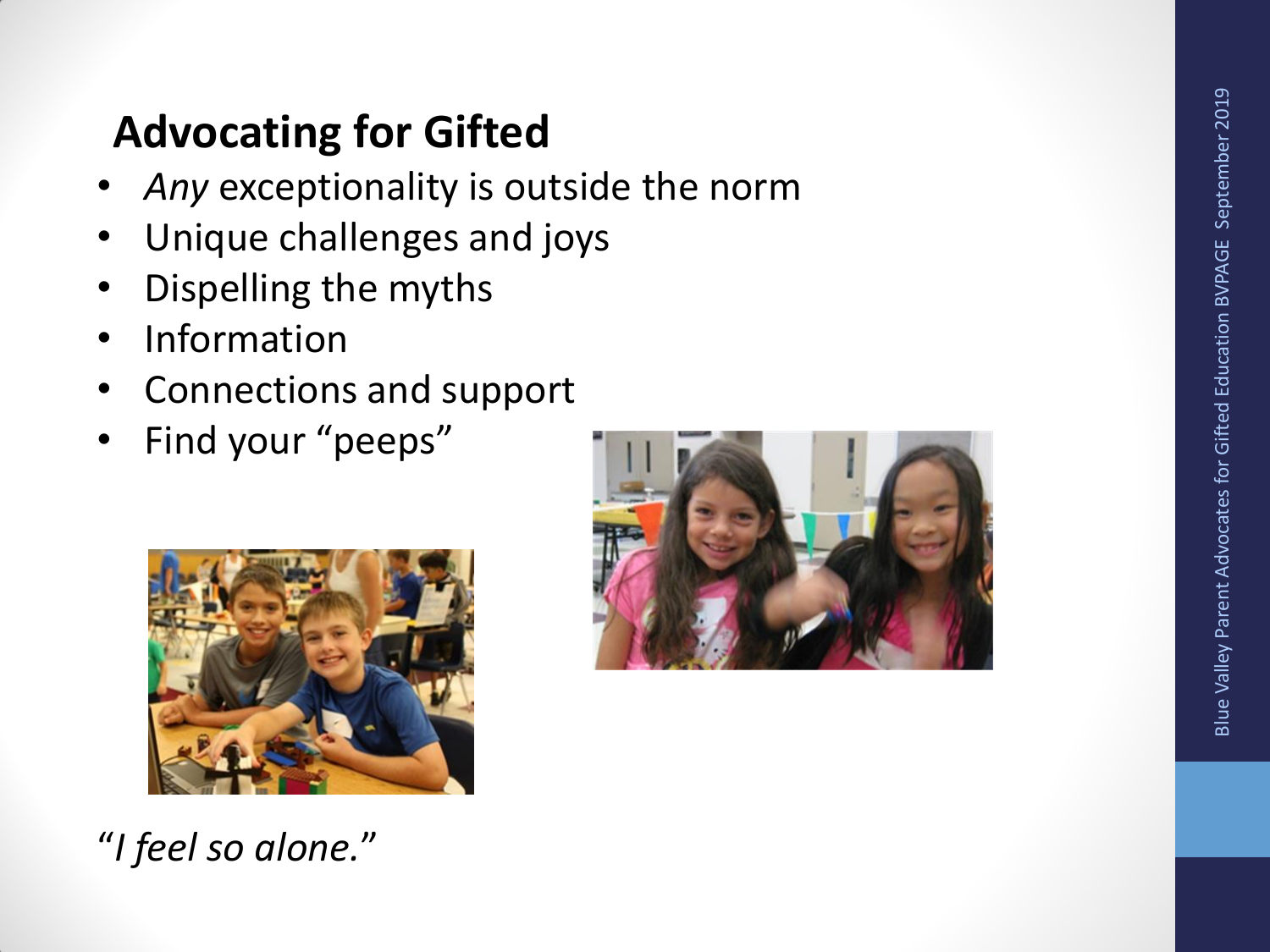#### **Start Your Advocacy Group**

- Who Parent Leaders
- Where Location
- When Day or Night
- How Communication
- What Connections & Meeting Ideas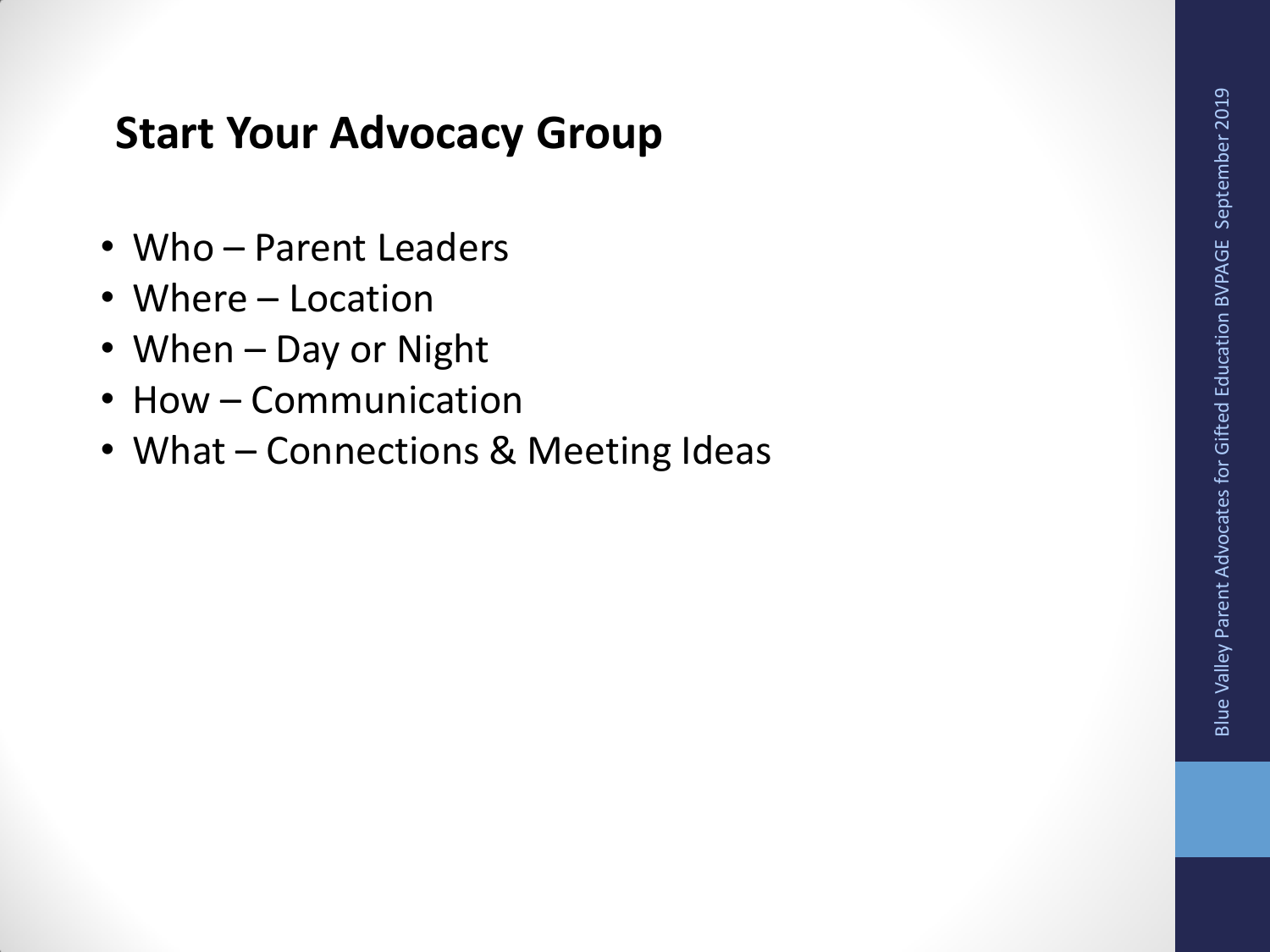#### **Be Prepared for Skeptics and Distrust**

- You don't have a reputation yet build it carefully
- No ambushes
- Offer group as resource for parents, teachers, and administrators
- Be especially vigilant about first events
- Give people a reason to come back

"*Good reputations take years to build and seconds to destroy*"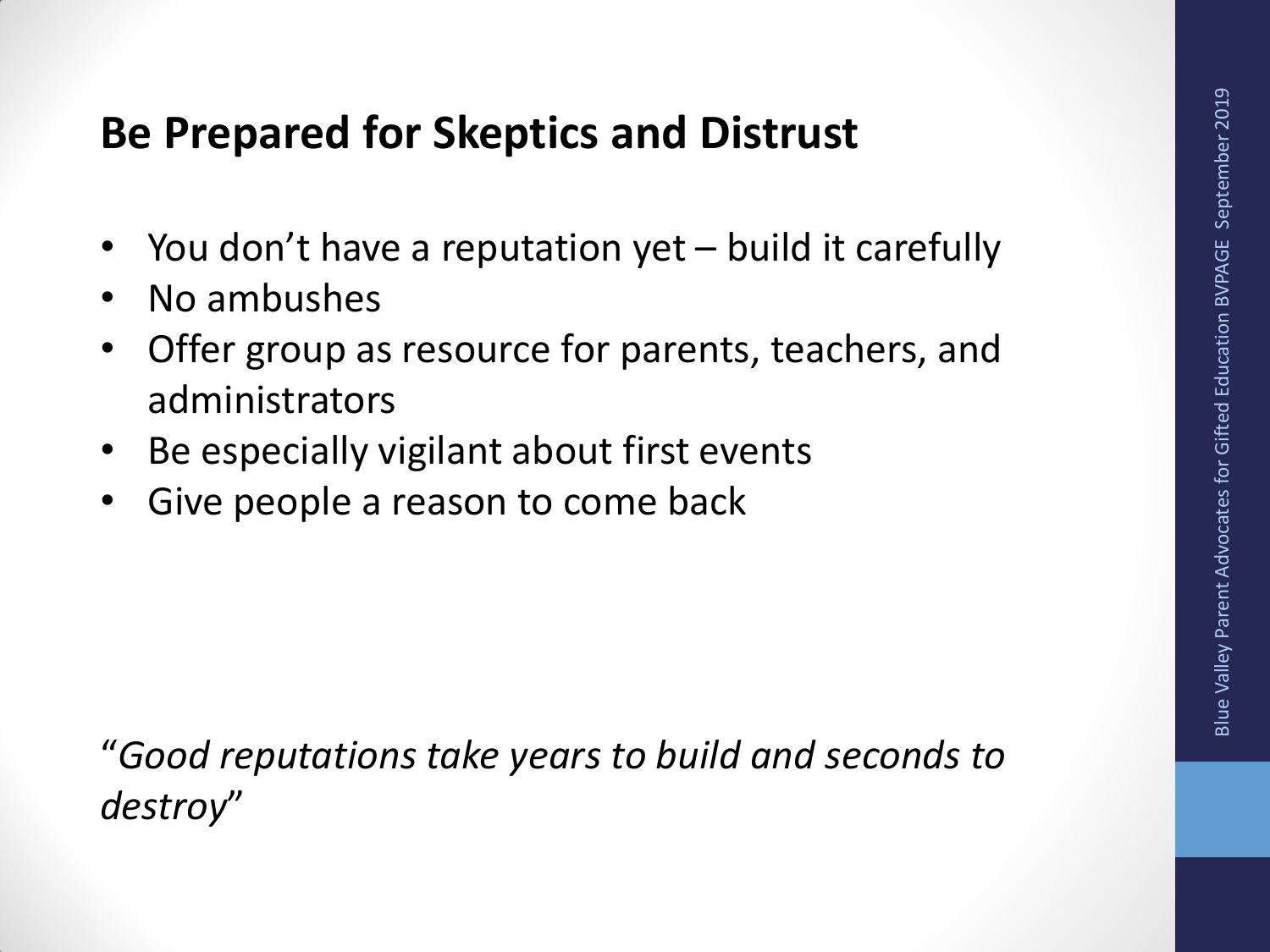### **Success Takes Time**

- BVPAGE started 18 years ago but only successful 9 years ago
	- Started by district administrator
	- Restarted by parent
- Group has evolved and changed
- Advocacy takes time
- Information is a moving target

### **Use Existing Resources**

- Blue Valley and Olathe have successful parent groups
- Kansas Gifted, Talented, and Creative
- National Association for Gifted and Talented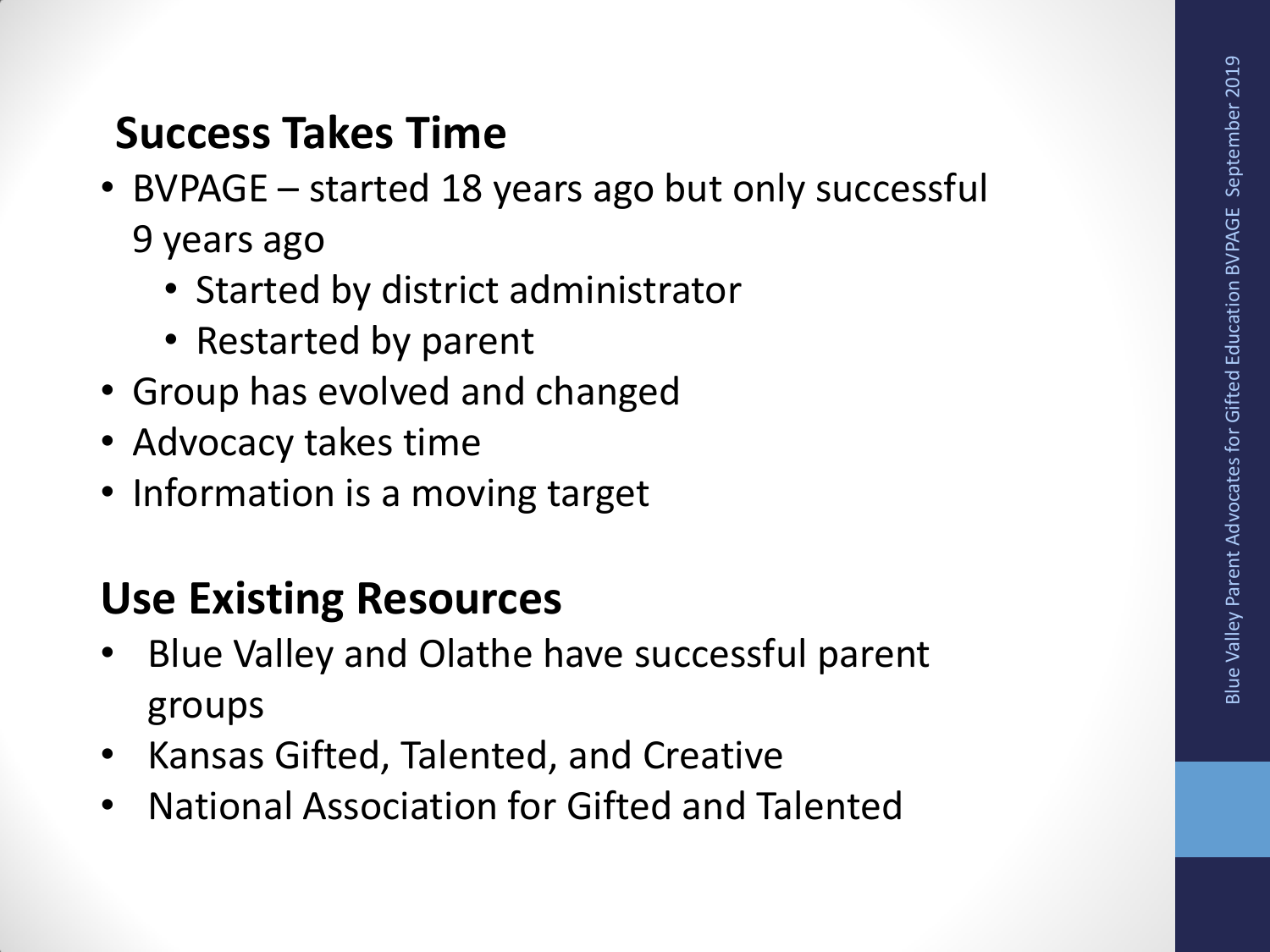### **Meeting Topics**

- High School Opportunities\*
- Whole Grade & Math Acceleration
- IEPs
- Asynchronous Development
- Visual & Performing Arts Curriculum
- Twice Exceptional \*\*
- Gifted and Siblings
- County Library Resources
- District Funding & Gifted
- Elementary & Middle School Gifted Curriculum
- Common Core
- English & Social Studies Curriculum
- Mini SENG Sessions
- Open Forum "What's on your Mind?"
- Gifted Student Q&A Panel
- Parent of Gifted Q&A Panel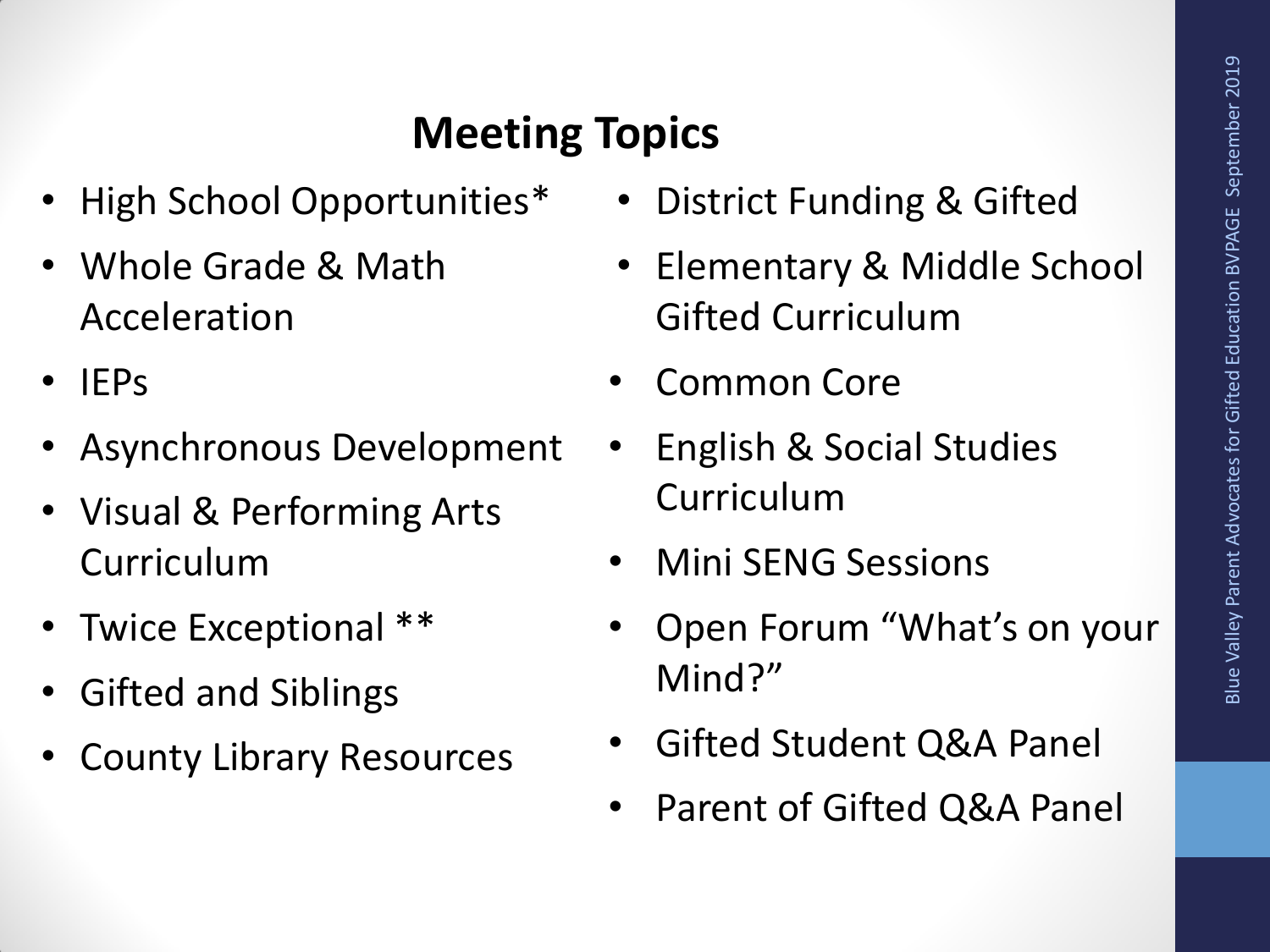### **The Challenge**

Plan a next meeting:

- Find positive reason to get together
- Collect email addresses
- 2 3 parents to lead and select topic
- Tap your resources there are teachers and administrators here
- Word of mouth
- Contact me if you need!